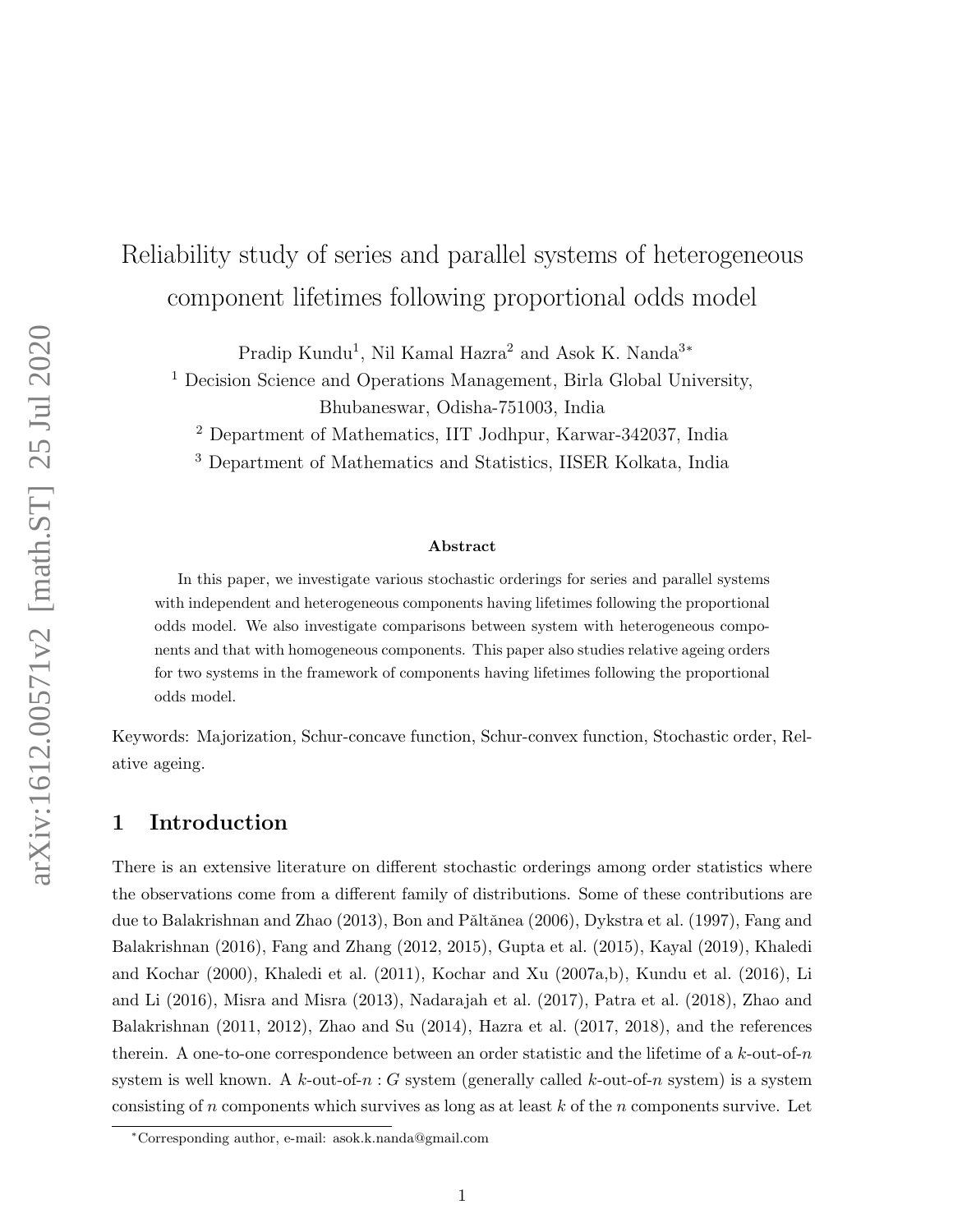$X_{k:n}$  be the kth smallest order statistic corresponding to the random variables  $X_1, X_2, ..., X_n$ ,  $k = 1, 2, ..., n$ . Then the lifetime of an  $(n - k + 1)$ -out-of-n : G system corresponds to the order statistic  $X_{k:n}$ . So,  $X_{n-k+1:n}$  represents the lifetime of a k-out-of-n : G system. In particular,  $X_{1:n}$  and  $X_{n:n}$  represent lifetimes of the series and the parallel systems, respectively.

The proportional odds (PO) model introduced by Bennet (1983) is a very important model in survival analysis context, mainly for its property of convergent hazard functions. The PO model, as discussed by Bennet (1983) and later by Kirmani and Gupta (2001), guarantees that the ratio of hazard rates converges to unity as time tends to infinity. This is in contrast to the proportional hazards model where the ratio of the hazard rates remains constant with time. The convergence property of hazard functions makes the PO model reasonable in many practical applications as discussed in Bennet (1983), Kirmani and Gupta (2001) and Rossini and Tsiatis (1996). They have also noticed that assumption of constant hazard ratio is unreasonable in many practical cases. For more applications of PO model one may refer to Collett (2004), Dinse and Lagakos (1983), Kirmani and Gupta (2001), Pettitt (1984) and the references therein.

Let X and Y be two random variables with distribution functions  $F(\cdot)$ ,  $G(\cdot)$ , survival functions  $F(\cdot)$ ,  $G(\cdot)$ , probability density functions  $f(\cdot)$ ,  $g(\cdot)$  and hazard rate functions  $r_X(\cdot)$  =  $f(\cdot)/\bar{F}(\cdot), r_Y(\cdot) = g(\cdot)/\bar{G}(\cdot)$  respectively. Let the odds functions of X and Y be defined respectively by  $\theta_X(t) = \bar{F}(t)/F(t)$  and  $\theta_Y(t) = \bar{G}(t)/G(t)$ . The random variables X and Y are said to satisfy PO model with proportionality constant  $\alpha$  if  $\theta_Y(t) = \alpha \theta_X(t)$ , for all t, where defined. It is observed that, in terms of survival functions, the PO model can be represented as

$$
\bar{G}(t) = \frac{\alpha \bar{F}(t)}{1 - \bar{\alpha} \bar{F}(t)},\tag{1.1}
$$

where  $\bar{\alpha} = 1 - \alpha$ . From the above representation we have

$$
\frac{r_Y(t)}{r_X(t)} = \frac{1}{1 - \bar{\alpha}\bar{F}(t)} = \frac{G(t)}{F(t)},
$$

so that the hazard ratio is increasing (resp. decreasing) for  $\alpha > 1$  (resp.  $\alpha < 1$ ) and it converges to unity as t tends to  $\infty$ . Also the model (1.1), with  $0 < \alpha < \infty$ , gives a method of introducing new parameter  $\alpha$  to a family of distributions for obtaining more flexible new family of distributions as discussed in Marshall and Olkin (1997). The family of distributions so obtained is also known as Marshall-Olkin family of distributions or Marshall-Olkin extended distributions (for details, see Marshall and Olkin (1997, 2007) and Cordeiro et al. (2014) among others).

Stochastic comparison of different systems with components following proportional hazard rates (PHR) model has been discussed by Dykstra et al. (1997), Khaledi and Kochar (2000), Kochar and Xu (2007a,b), and Li and Li (2016) among others. However, not much work have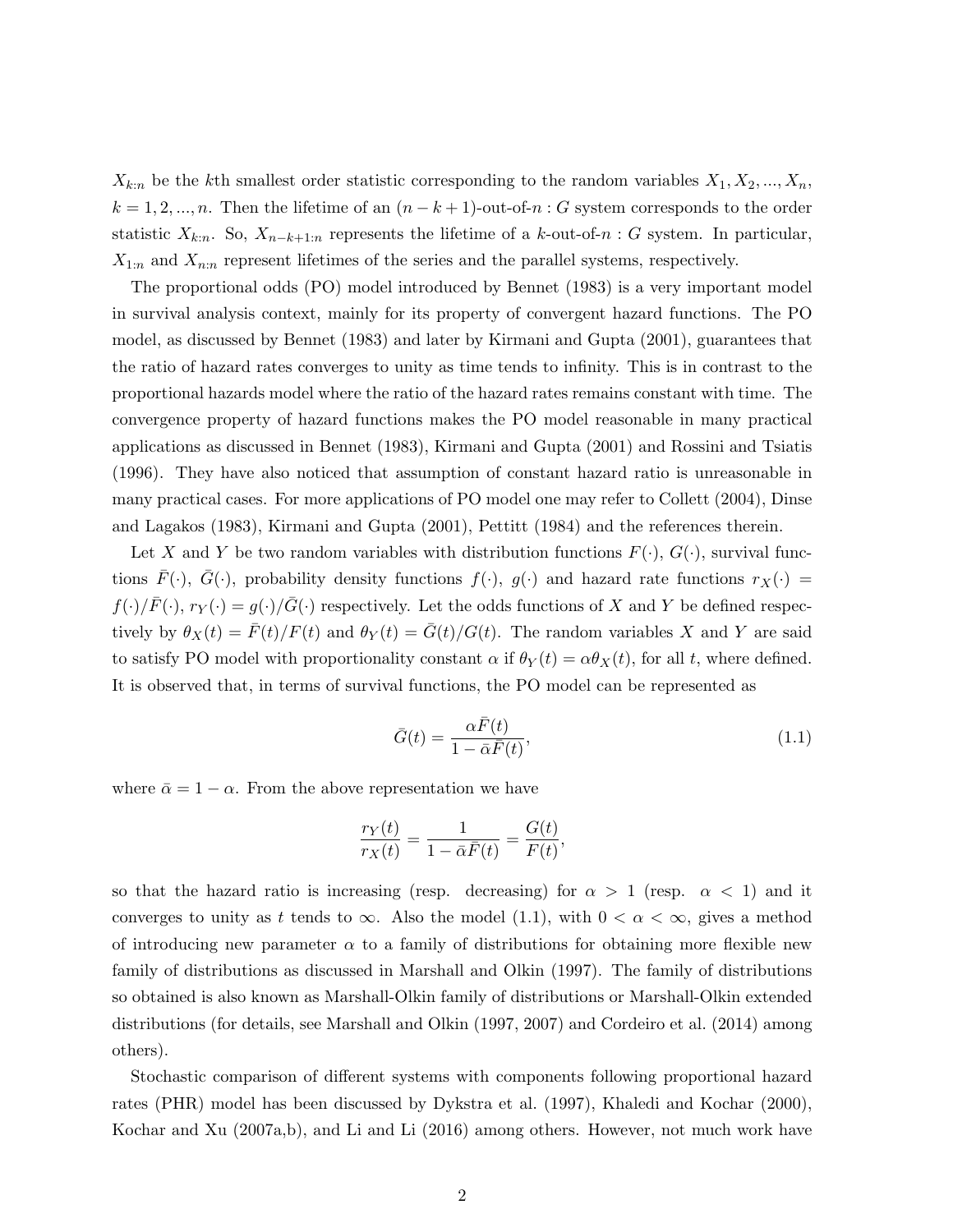been done on stochastic comparison of systems with components following PO model. In this paper, we investigate stochastic comparisons of series and parallel systems with heterogeneous components having lifetimes following the PO model. We also obtain some stochastic comparison results between a system with heterogeneous components and that with homogeneous ones. The comparisons are made with respect to the usual stochastic ordering, the hazard rate ordering, the reversed hazard rate ordering, the likelihood ratio ordering, and the relative ageing orderings.

Throughout the paper, by  $a \stackrel{sign}{=} b$  we mean that a and b have the same sign and by  $a \stackrel{def}{=} b$ we mean that a is defined as b. We also write  $\mathbb{R} = (-\infty, \infty)$ .

# 2 Definitions and preliminaries

Majorization is a preorder on vectors of real numbers. Let  $I \subseteq \mathbb{R}$  denote a subset of the real line. Further let, for any vector  $\boldsymbol{x} = (x_1, x_2, ..., x_n) \in \mathbb{R}^n$ ,  $x_{(1)} \leq x_{(2)} \leq ... \leq x_{(n)}$  denote the increasing arrangement of  $x_1, x_2, ..., x_n$ . Below we give a couple of definitions to be used throughout the paper.

**Definition 2.1** Let  $\mathbf{x} = (x_1, x_2, \ldots, x_n) \in I^n$  and  $\mathbf{y} = (y_1, y_2, \ldots, y_n) \in I^n$ . The vector  $\mathbf{x}$  is said to

(i) majorize the vector **y** (written as  $\mathbf{x} \geq \mathbf{y}$ ) if (cf. Marshall et al., 2011)

$$
\sum_{i=1}^{j} x_{(i)} \leq \sum_{i=1}^{j} y_{(i)}, \text{ for all } j = 1, 2, \dots, n-1, \text{ and } \sum_{i=1}^{n} x_{(i)} = \sum_{i=1}^{n} y_{(i)}.
$$

(ii) weakly supermajorize the vector **y** (written as  $\mathbf{x} \geq \mathbf{y}$ ) if (cf. Marshall et al., 2011)

$$
\sum_{i=1}^{j} x_{(i)} \le \sum_{i=1}^{j} y_{(i)}, \text{ for all } j = 1, 2, \dots, n.
$$

(iii) weakly submajorize the vector **y** (written as  $x \succeq_w y$ ) if (cf. Marshall et al., 2011)

$$
\sum_{i=j}^{n} x_{(i)} \ge \sum_{i=j}^{n} y_{(i)}, \text{ for all } j = 1, 2, \dots, n.
$$

(iv) be p-larger than the vector **y** (written as  $\mathbf{x} \geq y$ ) if (cf. Bon and Pǎltǎnea, 1999)

$$
\prod_{i=1}^{j} x_{(i)} \leq \prod_{i=1}^{j} y_{(i)}, \text{ for all } j = 1, 2, \dots, n.
$$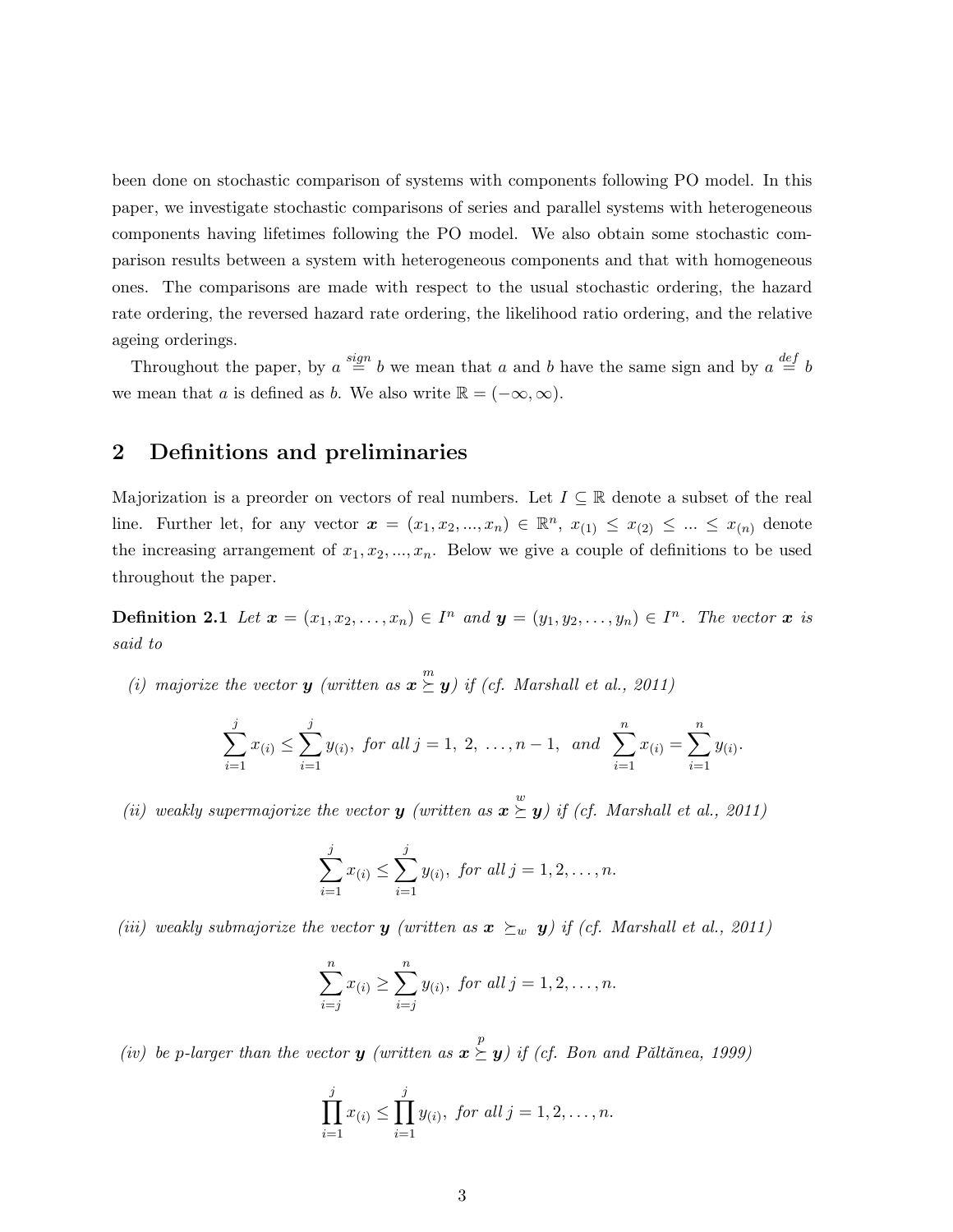(v) reciprocally majorize the vector **y** (written as  $\mathbf{x} \geq m$ ) if (cf. Zhao and Balakrishnan, 2009)

$$
\sum_{i=1}^{j} \frac{1}{x_{(i)}} \ge \sum_{i=1}^{j} \frac{1}{y_{(i)}}, \text{ for all } j = 1, 2, \dots, n.
$$

It can be seen that

$$
x \stackrel{m}{\succeq} y \Rightarrow x \stackrel{w}{\succeq} y \Rightarrow x \stackrel{p}{\succeq} y \Rightarrow x \stackrel{rm}{\succeq} y.
$$

**Remark 2.1** Definition 2.1(i) can equivalently be written as

$$
x \geq y \text{ if } \sum_{i=1}^{j} x_{[i]} \geq \sum_{i=1}^{j} y_{[i]}, \text{ for all } j = 1, 2, \ldots, n-1, \text{ and } \sum_{i=1}^{n} x_{[i]} = \sum_{i=1}^{n} y_{[i]},
$$

where  $x_{[1]} \ge x_{[2]} \ge \cdots \ge x_{[n]}$  is a decreasing arrangement of  $x_1, x_2, \cdots, x_n$ .

**Definition 2.2** (Marshall et al., 2011) A function  $\phi: I^n \to \mathbb{R}$  is said to be Schur-convex (resp. Schur-concave) on  $I^n$  if

$$
\boldsymbol{x} \stackrel{m}{\succeq} \boldsymbol{y} \ \Rightarrow \phi(\boldsymbol{x}) \ge (resp. \le ) \phi(\boldsymbol{y}).
$$

Below we give some definitions of stochastic orders.

**Definition 2.3** Let X and Y be two absolutely continuous nonnegative random variables with cumulative distribution functions  $F(\cdot)$ ,  $G(\cdot)$ , survival functions  $\bar{F}(\cdot)$ ,  $\bar{G}(\cdot)$ , probability density functions  $f(\cdot)$ ,  $g(\cdot)$ , hazard rate functions  $r_1(\cdot)$ ,  $r_2(\cdot)$ , and the reversed failure (hazard) rate functions  $\tilde{r}_1(\cdot)$  and  $\tilde{r}_2(\cdot)$ , respectively.

- 1. X is said to be smaller than Y in the (cf. Shaked and Shanthikumar, 2007)
	- (i) usual stochastic order (denoted as  $X \leq_{st} Y$ ) if  $\overline{F}(t) \leq \overline{G}(t)$  for all t;
	- (ii) failure (hazard) rate order (denoted as  $X \leq_{hr} Y$ ) if  $\bar{G}(t)/\bar{F}(t)$  is increasing in  $t \geq 0$ , or equivalently if  $r_1(t) \ge r_2(t)$  for all  $t \ge 0$ ;
	- (iii) reversed failure (hazard) rate order (denoted as  $X \leq_{rhr} Y$ ) if  $G(t)/F(t)$  is increasing in  $t > 0$ , or equivalently if  $\tilde{r}_1(t) \leq \tilde{r}_2(t)$  for all  $t > 0$ ;
	- (iv) likelihood ratio order (denoted as  $X \leq_{lr} Y$ ) if  $f(x)/g(x)$  decreases in x over the union of the supports of  $X$  and  $Y$ .
- 2. X is said to age faster than Y in terms of the
	- (i) hazard rate (denoted as  $X \leq_{hr} Y$ ), if  $r_1(t)/r_2(t)$  is increasing in  $t > 0$  (cf. Sengupta and Deshpande, 1994);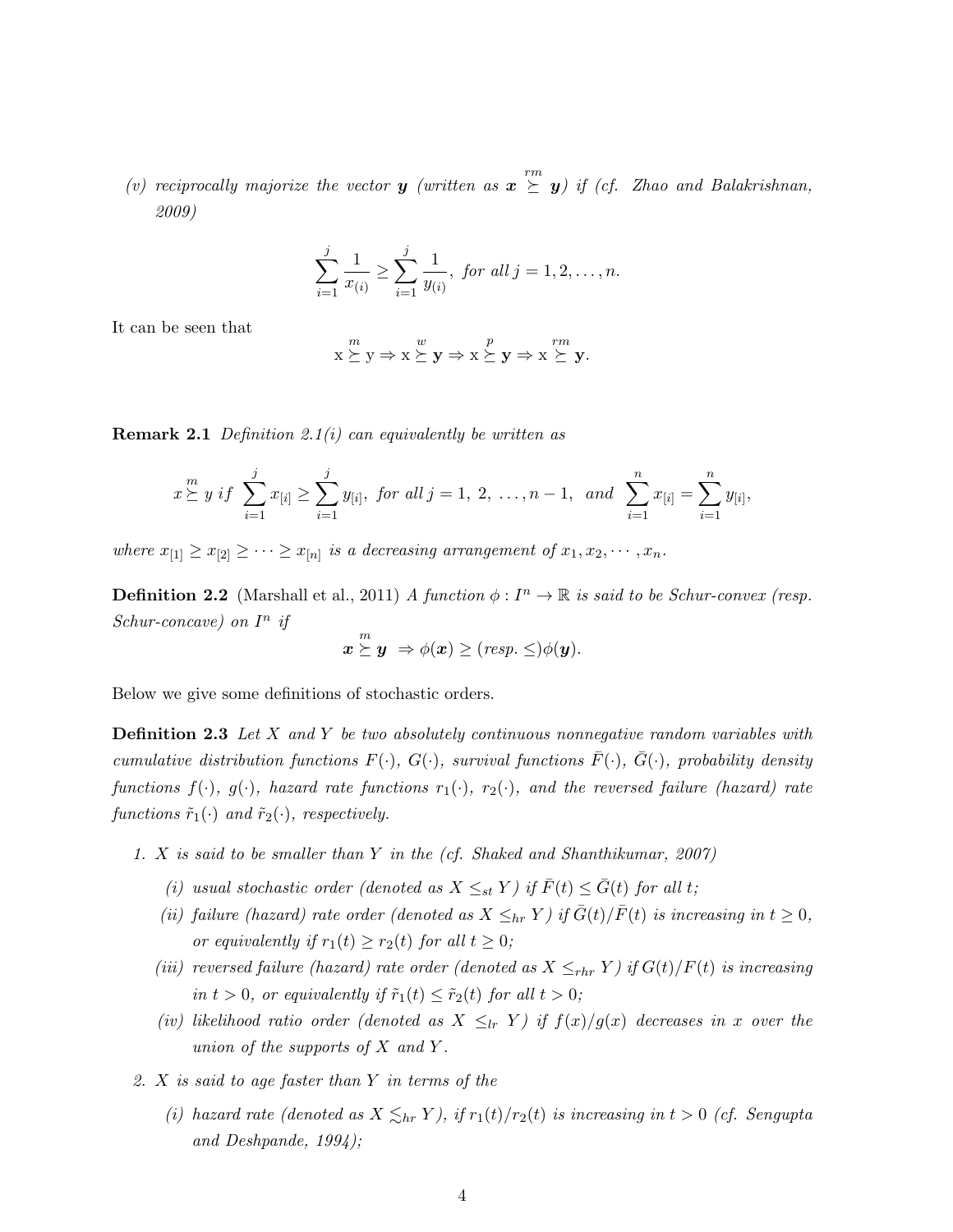(ii) reversed hazard rate (denoted as  $X \leq_{rhr} Y$ ), if  $\tilde{r}_2(t)/\tilde{r}_1(t)$  is increasing in  $t > 0$  (cf.  $Recaei \text{ et } al., 2015$ .

The following notations are used throughout the paper.

(i)  $\mathcal{D} = \{ (x_1, x_2, ..., x_n) \in \mathbb{R}^n : x_1 \ge x_2 \ge \cdots \ge x_n \}.$ (ii)  $\mathcal{D}_+ = \{(x_1, x_2, ..., x_n) \in \mathbb{R}^n : x_1 \ge x_2 \ge \dots \ge x_n > 0\}.$ (iii)  $\mathcal{E} = \{(x_1, x_2, ..., x_n) \in \mathbb{R}^n : x_1 \le x_2 \le ... \le x_n\}.$ (iv)  $\mathcal{E}_+ = \{(x_1, x_2, ..., x_n) \in \mathbb{R}^n : 0 < x_1 \le x_2 \le \cdots \le x_n\}.$ 

Before we start, we mention below, for completeness, a few lemmas to be used in the sequel. Below we take  $\boldsymbol{z} = (z_1, z_2, ..., z_n)$  and  $\varphi_{(k)}(\boldsymbol{z}) = \partial \varphi(\boldsymbol{z})/\partial z_k$ , the partial derivative of  $\varphi$  with respect to its kth argument.

**Lemma 2.1** (Marshall et al., 2011) Let  $\varphi : \mathcal{D} \to \mathbb{R}$  be a function, continuously differentiable on the interior of  $D$ . Then, for  $x, y \in D$ ,

$$
\boldsymbol{x} \stackrel{m}{\succeq} \boldsymbol{y} \;\; \Longrightarrow \;\; \varphi(\boldsymbol{x}) \geq (\textit{resp.} \; \leq) \; \varphi(\boldsymbol{y})
$$

if, and only if,

$$
\varphi_{(k)}(z)
$$
 is decreasing (resp. increasing) in  $k = 1, 2, ..., n$ .

**Lemma 2.2** (Marshall et al., 2011) Let  $\varphi : \mathcal{E} \to \mathbb{R}$  be a function, continuously differentiable on the interior of  $\mathcal{E}$ . Then, for  $\mathbf{x}, \mathbf{y} \in \mathcal{E}$ ,

$$
\boldsymbol{x} \stackrel{m}{\succeq} \boldsymbol{y} \implies \varphi(\boldsymbol{x}) \ge (resp. \le ) \varphi(\boldsymbol{y})
$$

if, and only if,

$$
\varphi_{(k)}(z)
$$
 is increasing (resp. decreasing) in  $k = 1, 2, ..., n$ .

**Lemma 2.3** (Marshall et al., 2011) Let  $I \subseteq \mathbb{R}$  be an open interval and let  $\varphi : I^n \to \mathbb{R}$  be continuously differentiable. Necessary and sufficient conditions for  $\varphi$  to be Schur-convex (resp. Schur-concave) on  $I^n$  are  $\varphi$  is symmetric on  $I^n$ , and for all  $i \neq j$ ,

$$
(z_i - z_j) (\varphi_{(i)}(z) - \varphi_{(j)}(z)) \geq (resp. \leq) 0 \text{ for all } z \in I^n.
$$

**Lemma 2.4** (Marshall et al., 2011) Let  $S \subseteq \mathbb{R}^n$ . Further, let  $\varphi : S \to \mathbb{R}$  be a function. Then, for  $x, y \in S$ ,

$$
\boldsymbol{x} \succeq_{w} \boldsymbol{y} \implies \varphi(\boldsymbol{x}) \ge (resp. \ \le ) \ \varphi(\boldsymbol{y})
$$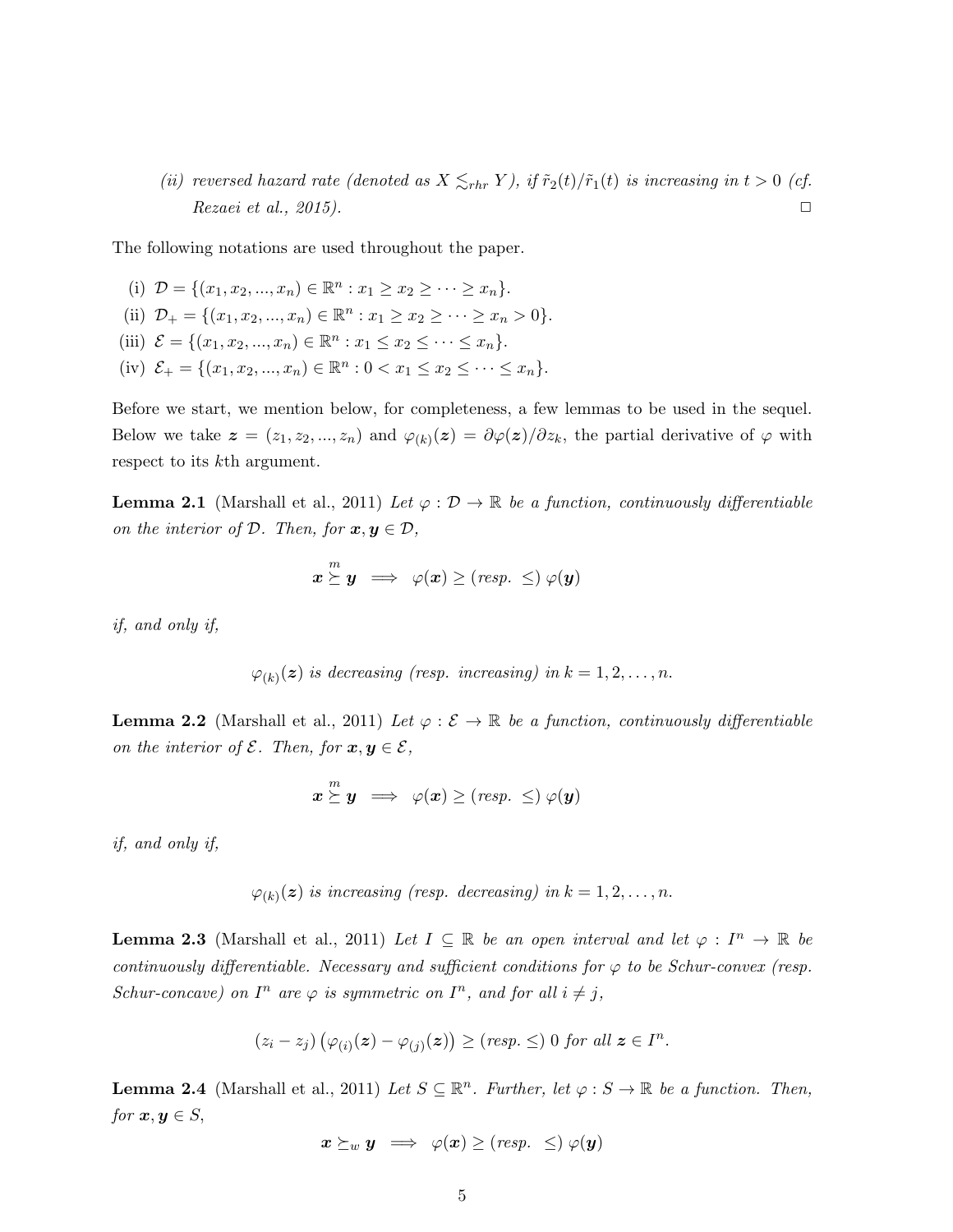if, and only if,  $\varphi$  is both increasing (resp. decreasing) and Schur-convex (resp. Schur-concave) on S. Similarly,

$$
\boldsymbol{x} \stackrel{w}{\succeq} \boldsymbol{y} \implies \varphi(\boldsymbol{x}) \ge (resp. \ \le ) \ \varphi(\boldsymbol{y})
$$

if, and only if,  $\varphi$  is both decreasing (resp. increasing) and Schur-convex (resp. Schur-concave) on  $S$ .

**Lemma 2.5** (Khaledi and Kochar, 2002; Kundu et al., 2016) Let  $\varphi : (0, \infty)^n \to \mathbb{R}$  be a function. Then,

$$
\boldsymbol{x} \stackrel{\mathrm{p}}{\succeq} \boldsymbol{y} \implies \varphi(\boldsymbol{x}) \geq (\mathit{resp.} \leq) \ \varphi(\boldsymbol{y})
$$

if, and only if, the following two conditions hold:

- (i)  $\varphi(e^{a_1}, \ldots, e^{a_n})$  is Schur-convex (resp. Schur-concave) in  $(a_1, \ldots, a_n)$ ,
- (ii)  $\varphi(e^{a_1}, \ldots, e^{a_n})$  is decreasing (resp. increasing) in each  $a_i$ , for  $i = 1, \ldots, n$ ,

where  $a_i = \ln x_i$ , for  $i = 1, ..., n$ .

Following lemma is adapted from Bon and Pǎltǎnea (2006) (see also Gupta et al., 2015).

**Lemma 2.6** Let  $\phi : (0, \infty)^n \to (0, \infty)$  be a symmetrical and continuously differentiable mapping. If, for  $\mathbf{x} = (x_1, x_2, ..., x_n) \in (0, \infty)^n$  with  $x_p = \min_{1 \leq i \leq n} x_i$  and  $x_q = \max_{1 \leq i \leq n} x_i$ , we have

$$
(x_p - x_q) \left( \frac{1}{\prod_{i \neq p} x_i} \frac{\partial \phi}{\partial x_p} - \frac{1}{\prod_{i \neq q} x_i} \frac{\partial \phi}{\partial x_q} \right) < (>)0,
$$

for  $x_p \neq x_q$ , then

$$
\phi(x_1, x_2, ..., x_n) \le (\ge) \phi(x, x, ..., x),
$$

where  $x = \sqrt[n]{x_1 x_2 \cdots x_n}$ .

### 3 Series systems with component lifetimes following PO model

In this section we compare the lifetimes of two series systems, each of the heterogeneous components having lifetimes following the PO model, with respect to some stochastic orders. We also compare lifetimes of two series systems, one comprising of heterogeneous components and another comprising of homogeneous components.

Throughout the paper we consider  $X = (X_1, X_2, ..., X_n)$  and  $Y = (Y_1, Y_2, ..., Y_n)$  as two sets of independent random variables. Let both X and Y follow the PO model, denoted as  $X \sim$  $PO(\bar{F}, \lambda)$  and  $Y \sim PO(\bar{F}, \mu)$ , where  $\bar{F}$  is the baseline survival function,  $\lambda = (\lambda_1, \lambda_2, ..., \lambda_n)$ and  $\mu = (\mu_1, \mu_2, ..., \mu_n)$  with  $\lambda_i > 0$  and  $\mu_i > 0$ , for all  $i = 1, 2, ..., n$ . We have the survival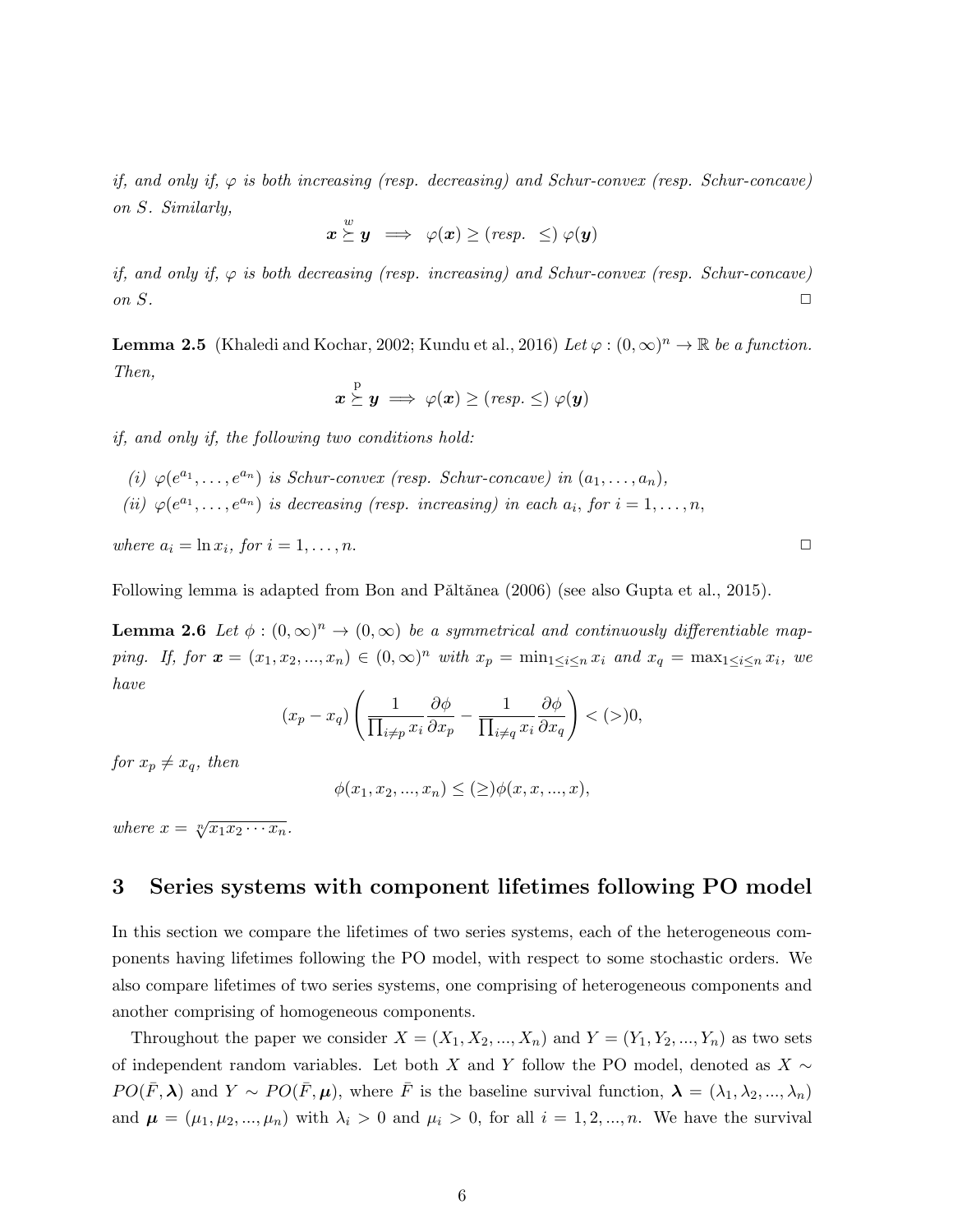functions of  $X_{1:n}$  and  $Y_{1:n}$ , respectively, as

$$
\bar{F}_{X_{1:n}}(x) = \prod_{i=1}^{n} \bar{F}_{X_i}(x) = \prod_{i=1}^{n} \frac{\lambda_i \bar{F}(x)}{1 - \bar{\lambda}_i \bar{F}(x)},
$$

and

$$
\bar{F}_{Y_{1:n}}(x) = \prod_{i=1}^{n} \bar{F}_{Y_i}(x) = \prod_{i=1}^{n} \frac{\mu_i \bar{F}(x)}{1 - \bar{\mu}_i \bar{F}(x)},
$$

where  $\bar{\lambda}_i = 1 - \lambda_i$  and  $\bar{\mu}_i = 1 - \mu_i$ , for  $i = 1, 2, ..., n$ .

The hazard rate functions of  $X_{1:n}$  and  $Y_{1:n}$  are, respectively, obtained as

$$
r_{X_{1:n}}(x) = \sum_{i=1}^{n} r_{X_i}(x) = \sum_{i=1}^{n} \frac{r(x)}{1 - \overline{\lambda}_i \overline{F}(x)},
$$

and

$$
r_{Y_{1:n}}(x) = \sum_{i=1}^{n} r_{Y_i}(x) = \sum_{i=1}^{n} \frac{r(x)}{1 - \bar{\mu}_i \bar{F}(x)}.
$$

If  $X \sim PO(\bar{F}, \lambda \mathbf{1})$ , where  $\mathbf{1} = (1, 1, ..., 1), \lambda > 0$ , then the survival function and the hazard rate function of  $X_{1:n}$  are given respectively by

$$
\bar{F}_{X_{1:n}}(x) = \frac{\lambda^n \bar{F}^n(x)}{(1 - \bar{\lambda}\bar{F}(x))^n},
$$

and

$$
r_{X_{1:n}}(x) = \frac{nr(x)}{1 - \overline{\lambda}\overline{F}(x)},
$$

where  $\bar{\lambda} = 1 - \lambda$ .

Suppose each of the two series systems is formed out of  $n$  heterogeneous components where the component lifetimes follow the PO model. The following theorem compares the lifetimes of two such series systems.

**Theorem 3.1** Suppose the lifetime vectors  $X \sim PO(\bar{F}, \lambda)$  and  $Y \sim PO(\bar{F}, \mu)$ . Then

$$
\lambda \stackrel{p}{\succeq} \mu \text{ implies } X_{1:n} \leq_{st} Y_{1:n}.
$$

**Proof:** Write  $a_i = \ln \lambda_i$ ,  $i = 1, 2, ..., n$ . Then

$$
\bar{F}_{X_{1:n}}(x) = \prod_{i=1}^{n} \frac{e^{a_i} \bar{F}(x)}{1 - (1 - e^{a_i}) \bar{F}(x)}
$$
  
=  $\phi(e^{a_1}, e^{a_2}, ..., e^{a_n}),$  (say).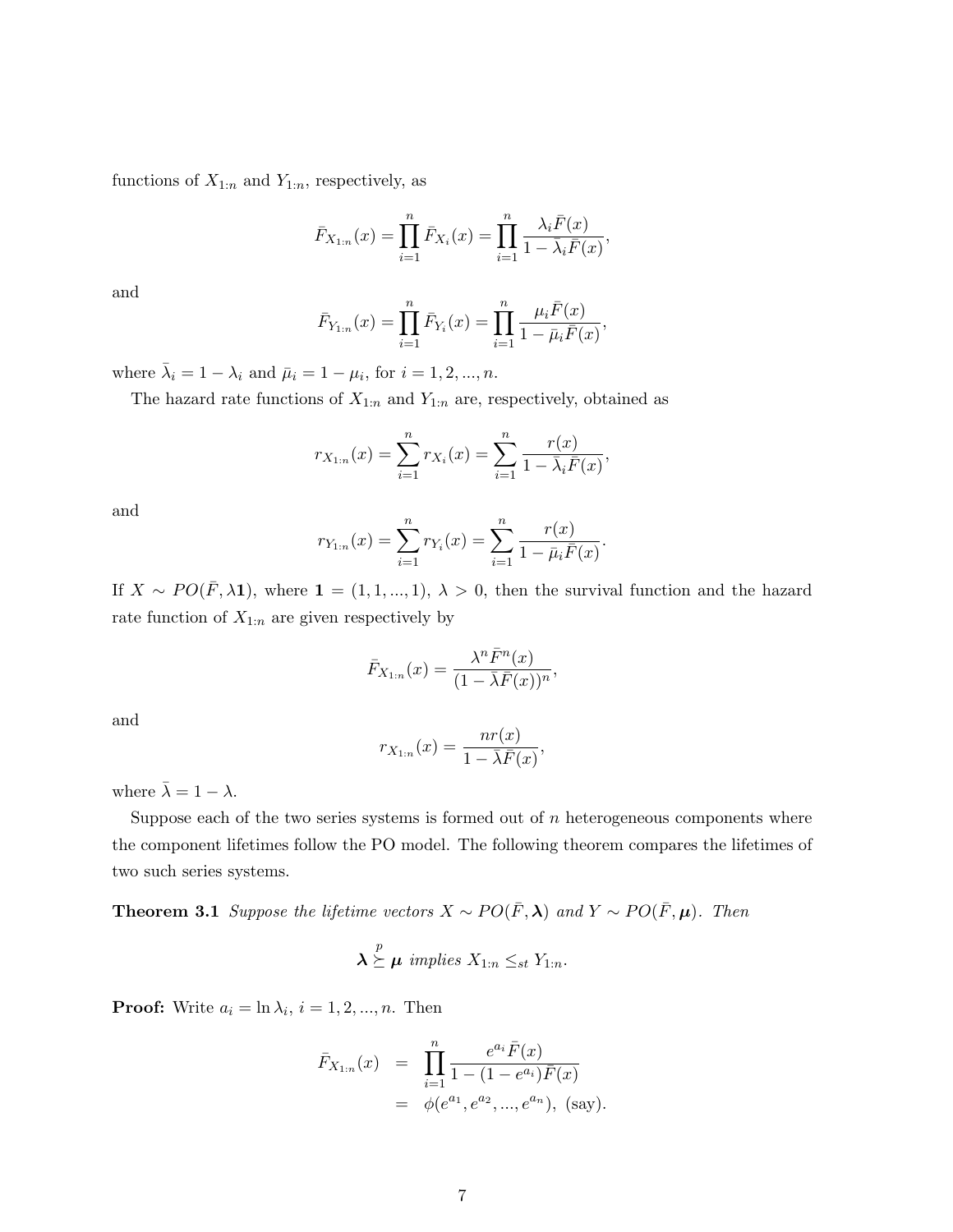Note that  $\phi(e^{a_1}, e^{a_2}, ..., e^{a_n})$  is symmetric with respect to  $(a_1, a_2, ..., a_n) \in \mathbb{R}^n$ . Now,

$$
\frac{\partial \phi}{\partial a_i} = \frac{1 - \bar{F}(x)}{1 - (1 - e^{a_i})\bar{F}(x)} \phi(e^{a_1}, e^{a_2}, ..., e^{a_n}),
$$

so that  $\phi(e^{a_1}, e^{a_2}, ..., e^{a_n})$  is increasing in each  $a_i$ , for  $i = 1, 2, ..., n$ . Now, for  $1 \le i \le j \le n$ ,

$$
(a_i - a_j) \left( \frac{\partial \phi}{\partial a_i} - \frac{\partial \phi}{\partial a_j} \right) = \frac{(a_i - a_j)(e^{a_j} - e^{a_i}) \bar{F}(x) (1 - \bar{F}(x))}{(1 - (1 - e^{a_i}) \bar{F}(x)) (1 - (1 - e^{a_j}) \bar{F}(x))} \phi(e^{a_1}, e^{a_2}, ..., e^{a_n})
$$
  
\$\leq\$ 0.

So, from Lemma 2.3,  $\phi(e^{a_1}, e^{a_2}, ..., e^{a_n})$  is Schur-concave in  $(a_1, a_2, ..., a_n) \in \mathbb{R}^n$ . Thus, from Lemma 2.5, we have  $\phi(\lambda_1, \lambda_2, ..., \lambda_n) \leq \phi(\mu_1, \mu_2, ..., \mu_n)$  whenever  $\lambda \geq \mu$ . This proves the  $r$ esult.  $\Box$ 

The following corollary immediately follows from the above theorem by noting the fact that  $(\lambda_1, \lambda_2, \ldots, \lambda_n) \stackrel{\circ}{\succeq} (\lambda, \lambda, \ldots, \lambda)$  $\overbrace{n \ terms}$ ), where  $\lambda \geqslant (\prod_{i=1}^n \lambda_i)^{1/n}$ .

Corollary 3.1 Suppose that the lifetime vectors  $X \sim PO(\bar{F}, \lambda)$  and  $Y \sim PO(\bar{F}, \lambda)$ . Then,  $X_{1:n} \leq_{st} Y_{1:n}$  if  $\lambda \geq \sqrt[n]{\lambda_1 \lambda_2 \cdots \lambda_n}$ .

Since p-larger order is stronger than reciprocal majorization order, one may wonder whether, in Theorem 3.1, p-larger order can be replaced by reciprocal majorization order. The Counterexample 5.1 shows that this cannot be done.

Since hazard rate order is stronger than stochastic order, in order to get a comparison of series systems in terms of hazard rate order, we need to have some larger dominance than the p-larger order between the parameters of the models. The following theorem gives a condition under which two series systems formed out of component lifetimes following the PO models will be ordered in hazard rate order.

**Theorem 3.2** Suppose that the lifetime vectors  $X \sim PO(\bar{F}, \lambda)$  and  $Y \sim PO(\bar{F}, \mu)$ . Then

$$
\lambda \stackrel{w}{\succeq} \mu \ \text{implies} \ X_{1:n} \leq_{hr} Y_{1:n}.
$$

Proof: We have

$$
r_{X_{1:n}}(x) = \sum_{i=1}^{n} \frac{r(x)}{1 - \bar{\lambda}_i \bar{F}(x)},
$$

which is symmetric with respect to  $(\lambda_1, \lambda_2, ..., \lambda_n) \in \mathbb{R}^n$ . Differentiating the above expression with respect to  $\lambda_i$  we get

$$
\frac{\partial r_{X_{1:n}}(x)}{\partial \lambda_i} = -\frac{r(x)\bar{F}(x)}{(1 - \bar{\lambda}_i \bar{F}(x))^2} < 0,
$$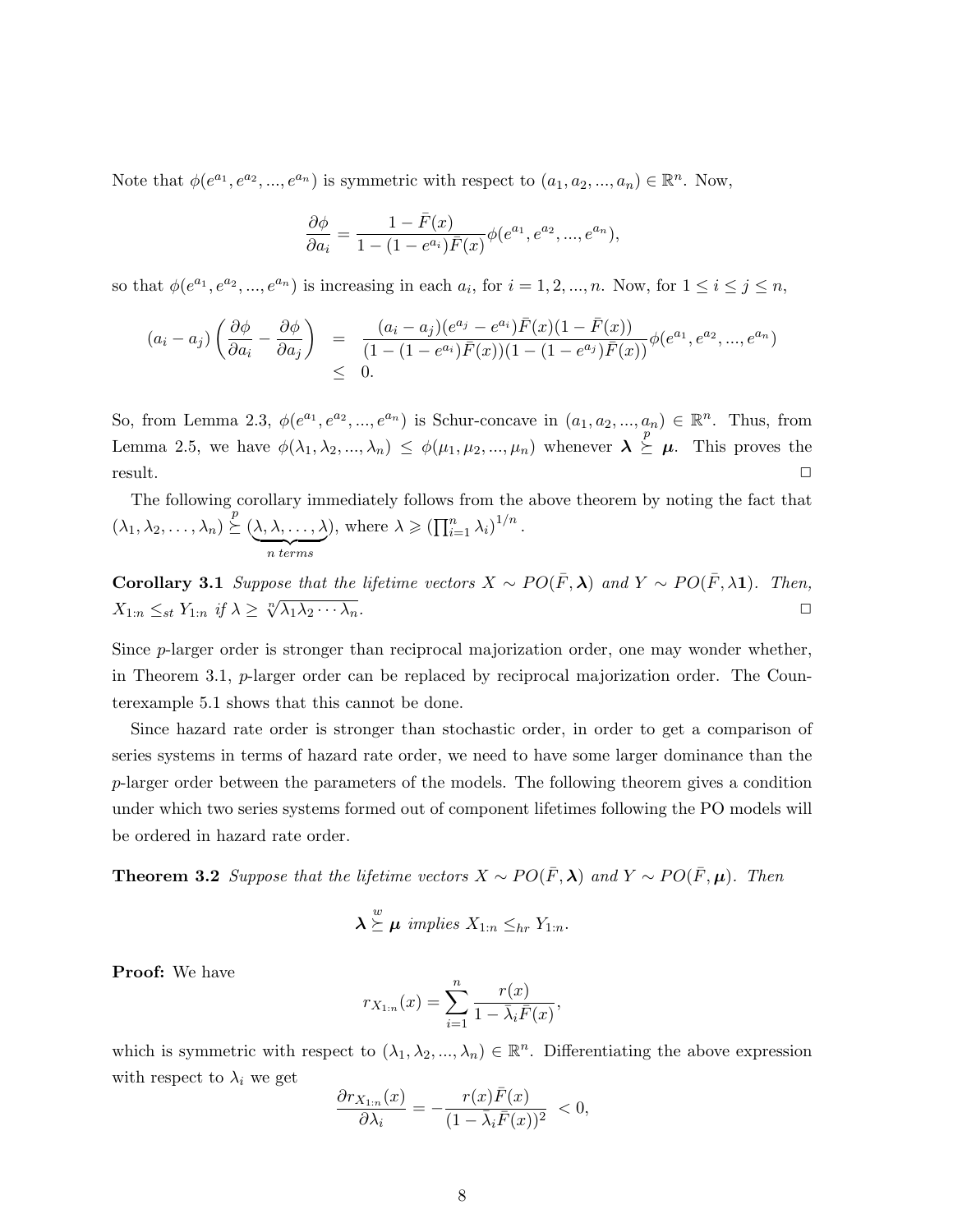which tells that  $r_{X_{1:n}}(x)$  is decreasing in each  $\lambda_i$ ,  $i = 1, 2, ..., n$ . For  $1 \le i \le j \le n$ ,

$$
(\lambda_i - \lambda_j) \left( \frac{\partial r_{X_{1:n}}(x)}{\partial \lambda_i} - \frac{\partial r_{X_{1:n}}(x)}{\partial \lambda_j} \right) = (\lambda_i - \lambda_j) r(x) \bar{F}(x) \left[ \frac{1}{(1 - \bar{\lambda_j} \bar{F}(x))^2} - \frac{1}{(1 - \bar{\lambda_i} \bar{F}(x))^2} \right]
$$
  

$$
\stackrel{sign}{=} (\lambda_i - \lambda_j) \left[ (1 - \bar{\lambda_i} \bar{F}(x))^2 - (1 - \bar{\lambda_j} \bar{F}(x))^2 \right]
$$
  

$$
\geq 0.
$$

So, from Lemma 2.3, it follows that  $r_{X_{1:n}}(x)$  is Schur-convex in  $\boldsymbol{\lambda} = (\lambda_1, \lambda_2, ..., \lambda_n) \in \mathbb{R}^n$ . Thus, by Lemma 2.4, we have  $r_{X_{1:n}}(x) \geq r_{Y_{1:n}}(x)$  whenever  $\lambda \stackrel{w}{\succeq} \mu$ . Since  $(\lambda_1, \lambda_2, \ldots, \lambda_n) \stackrel{w}{\succeq} (\lambda, \lambda, \ldots, \lambda)$  $\overbrace{n \ terms}$ ), for  $\lambda \geqslant \frac{1}{n}$  $\frac{1}{n} \sum_{i=1}^{n} \lambda_i$ , the following corollary immediately follows from the above theorem.

Corollary 3.2 Suppose lifetime vectors  $X \sim PO(\bar{F}, \lambda)$  and  $Y \sim PO(\bar{F}, \lambda 1)$ . Then,  $X_{1:n} \leq_{hr}$  $Y_{1:n}$  if  $\lambda \geq \frac{1}{n}$  $\frac{1}{n} \sum_{i=1}^n$  $\sum_{i=1}^n \lambda_i$ .

Since weakly supermajorization order is stronger than p-larger order, one may wonder whether weakly supermajorization order in Theorem 3.2 can be replaced by p-larger order. The Counterexample 5.2 shows that this cannot be done.  $\Box$ 

Let  $X_1, X_2, \ldots, X_p$  have a common distribution F and let  $X_{p+1}, X_{p+2}, \ldots, X_n$  have a common distribution G, for  $p = 1, 2, ..., n - 1$ . The distribution F is called the original distribution whereas the distribution  $G$  is called the outlier distribution. This type of model is known as outlier model. For  $p = n - 1$ , the model is known as a single-outlier model whereas, for  $p = 1, 2, \ldots, n-2$ , the model is called multiple-outlier model. Below we study the relative ageing of two series systems with heterogeneous components in terms of the hazard rate in the case of multiple-outlier model.

**Theorem 3.3** Let both X and Y follow the multiple-outlier PO model with  $X_i \sim PO(\bar{F}, \lambda_1)$ ,  $Y_i \sim PO(\bar{F}, \mu_1)$ , for  $i = 1, 2, ..., n_1$ ,  $X_j \sim PO(\bar{F}, \lambda_2)$ ,  $Y_j \sim PO(\bar{F}, \mu_2)$ , for  $j = n_1 + 1, n_1 +$  $2, ..., n_1 + n_2 (= n)$ . Then

$$
(\underbrace{\lambda_1, \lambda_1, ..., \lambda_1}_{n_1 \text{ terms}}, \underbrace{\lambda_2, \lambda_2, ..., \lambda_2}_{n_2 \text{ terms}}) \stackrel{m}{\succeq} (\underbrace{\mu_1, \mu_1, ..., \mu_1}_{n_1 \text{ terms}}, \underbrace{\mu_2, \mu_2, ..., \mu_2}_{n_2 \text{ terms}}) \Rightarrow X_{1:n} \gtrsim_{hr} Y_{1:n},
$$

provided  $\{(\lambda_1, \lambda_2) \in \mathcal{E}_+, (\mu_1, \mu_2) \in \mathcal{E}_+\}$  or  $\{(\lambda_1, \lambda_2) \in \mathcal{D}_+, (\mu_1, \mu_2) \in \mathcal{D}_+\}.$ 

Proof: First it should be noted that

$$
(\underbrace{\bar{\lambda}_1,\bar{\lambda}_1,...,\bar{\lambda}_1}_{n_1 \text{ terms}},\underbrace{\bar{\lambda}_2,\bar{\lambda}_2,...,\bar{\lambda}_2}_{n_2 \text{ terms}})\stackrel{m}{\succeq}(\underbrace{\bar{\mu}_1,\bar{\mu}_1,...,\bar{\mu}_1}_{n_1 \text{ terms}},\underbrace{\bar{\mu}_2,\bar{\mu}_2,...,\bar{\mu}_2}_{n_2 \text{ terms}})
$$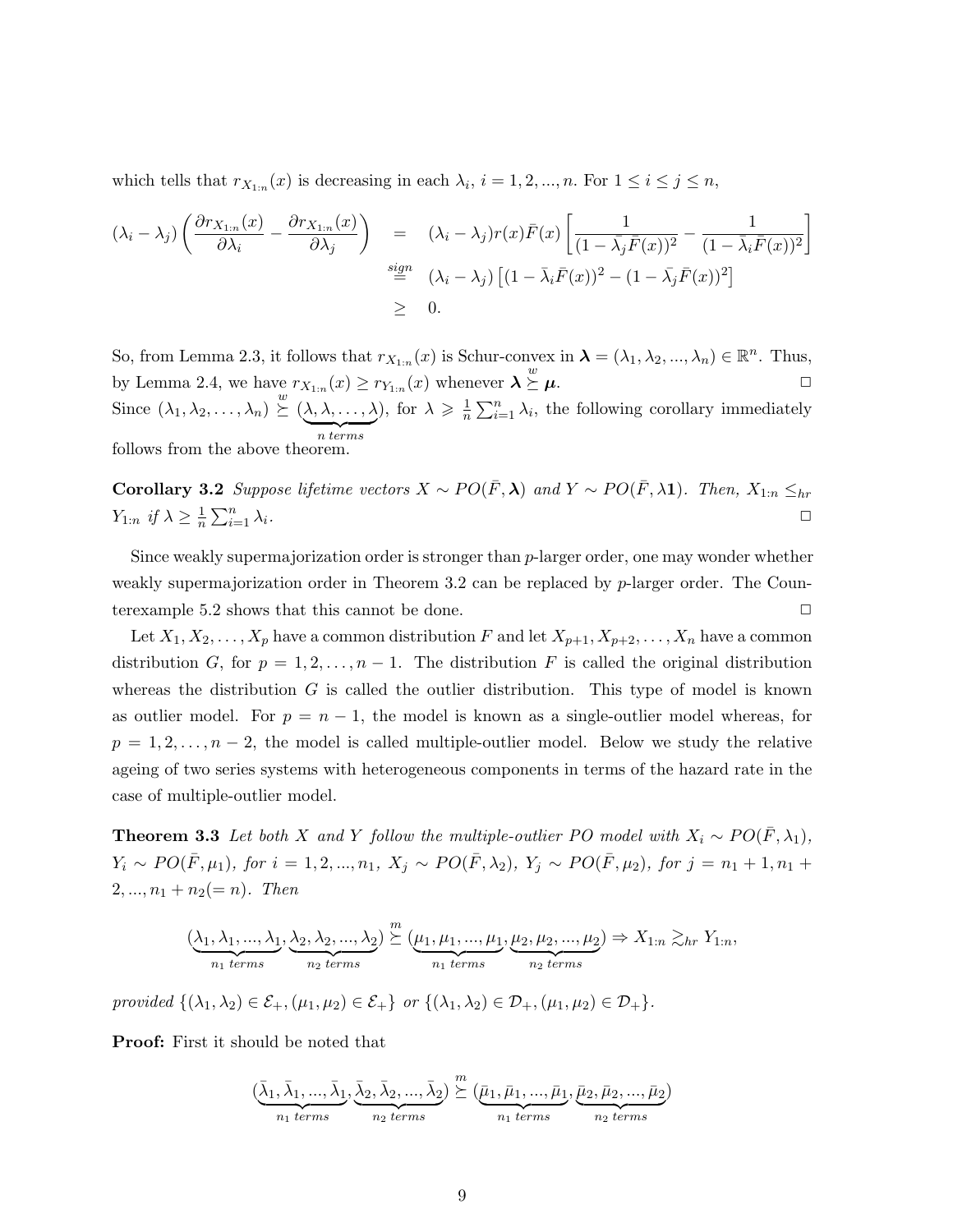is equivalent to

$$
(\underbrace{\lambda_1, \lambda_1, ..., \lambda_1}_{n_1 \text{ terms}}, \underbrace{\lambda_2, \lambda_2, ..., \lambda_2}_{n_2 \text{ terms}}) \stackrel{m}{\succeq} (\underbrace{\mu_1, \mu_1, ..., \mu_1}_{n_1 \text{ terms}}, \underbrace{\mu_2, \mu_2, ..., \mu_2}_{n_2 \text{ terms}}),
$$

which follows from Remark 2.1 and Definition 2.1(i). Here we write  $\bar{\lambda}_i = 1 - \lambda_i$  and  $\bar{\mu}_i = 1 - \mu_i$ , for  $i = 1, 2$ . We denote

 $\mathcal{A} = \{ \boldsymbol{\xi} = (\xi_1, \xi_2, ..., \xi_n) : \xi_i = \lambda_1 \text{ for } 1 \leq i \leq n_1 \text{ and } \xi_j = \lambda_2, \text{ for } n_1 + 1 \leq j \leq n \}$ 

and

$$
\mathcal{B} = \{ \eta = (\eta_1, \eta_2, ..., \eta_n) : \eta_i = \mu_1 \text{ for } 1 \leq i \leq n_1 \text{ and } \eta_j = \mu_2, \text{ for } n_1 + 1 \leq j \leq n \}.
$$

We have to show that, under the given majorization order,

$$
\frac{r_{X_{1:n}}(x)}{r_{Y_{1:n}}(x)} = \frac{\sum_{i=1}^{n} \frac{1}{1 - \xi_i \bar{F}(x)}}{\sum_{i=1}^{n} \frac{1}{1 - \bar{\eta}_i \bar{F}(x)}} \text{ is decreasing in } x > 0,
$$
\n(3.1)

for all  $\xi \in \mathcal{A}$ ,  $\eta \in \mathcal{B}$ , where  $\bar{\xi}_i = 1 - \xi_i$  and  $\bar{\eta}_i = 1 - \eta_i$ , for  $i = 1, 2, ..., n$ , which is equivalent to show that

$$
\frac{\sum_{i=1}^{n} \frac{\bar{\xi}_i}{(1-\bar{\xi}_i \bar{F}(x))^2}}{\sum_{i=1}^{n} \frac{1}{1-\bar{\xi}_i \bar{F}(x))}} \geq \frac{\sum_{i=1}^{n} \frac{\bar{\eta}_i}{(1-\bar{\eta}_i \bar{F}(x))^2}}{\sum_{i=1}^{n} \frac{1}{1-\bar{\eta}_i \bar{F}(x)}}.
$$

Furthermore, to prove this, it suffices to show that (according to Definition 2.2), for all  $\xi \in \mathcal{A}$ and  $\eta \in \mathcal{B}$ ,

$$
\phi(\bar{\xi}_1, \bar{\xi}_2, ..., \bar{\xi}_n) \stackrel{def}{=} \frac{\sum_{i=1}^n \frac{\bar{\xi}_i}{(1 - \bar{\xi}_i \bar{F}(x))^2}}{\sum_{i=1}^n \frac{1}{1 - \bar{\xi}_i \bar{F}(x)}}
$$

is Schur-convex in  $(\bar{\xi}_1, \bar{\xi}_2, ..., \bar{\xi}_n) \in \mathcal{A}$ . Now, writing  $u(x) = 1/(1-x)$  and  $v(x) = x/(1-x)$ , we have

$$
\begin{split}\n\phi(\bar{\xi}_{1},\bar{\xi}_{2},...,\bar{\xi}_{n}) &= \frac{1}{\bar{F}(x)} \frac{\sum_{i=1}^{n} u(\bar{\xi}_{i}\bar{F}(x))v(\bar{\xi}_{i}\bar{F}(x))}{\sum_{i=1}^{n} u(\bar{\xi}_{i}\bar{F}(x))} \\
&= \frac{1}{\bar{F}(x)} \frac{\sum_{i=1}^{n} u(\bar{\xi}_{i}\bar{F}(x))v(\bar{\xi}_{i}\bar{F}(x)) + \sum_{i=n_{1}+1}^{n} u(\bar{\xi}_{i}\bar{F}(x))v(\bar{\xi}_{i}\bar{F}(x))}{\sum_{i=1}^{n_{1}} u(\bar{\xi}_{i}\bar{F}(x)) + \sum_{i=n_{1}+1}^{n} u(\bar{\xi}_{i}\bar{F}(x))}.\n\end{split}
$$

Writing  $u' = du/dx$  and  $v' = dv/dx$ , we have, for  $1 \le i \le n_1$ ,

$$
\frac{\partial \phi}{\partial \bar{\xi}_i} = \frac{u(\bar{\lambda}_1 \bar{F}(x))v'(\bar{\lambda}_1 \bar{F}(x)) [n_1 u(\bar{\lambda}_1 \bar{F}(x)) + n_2 u(\bar{\lambda}_2 \bar{F}(x))] + n_2 u(\bar{\lambda}_2 \bar{F}(x))u'(\bar{\lambda}_1 \bar{F}(x)) [v(\bar{\lambda}_1 \bar{F}(x)) - v(\bar{\lambda}_2 \bar{F}(x))]}{(n_1 u(\bar{\lambda}_1 \bar{F}(x)) + n_2 u(\bar{\lambda}_2 \bar{F}(x)))^2},
$$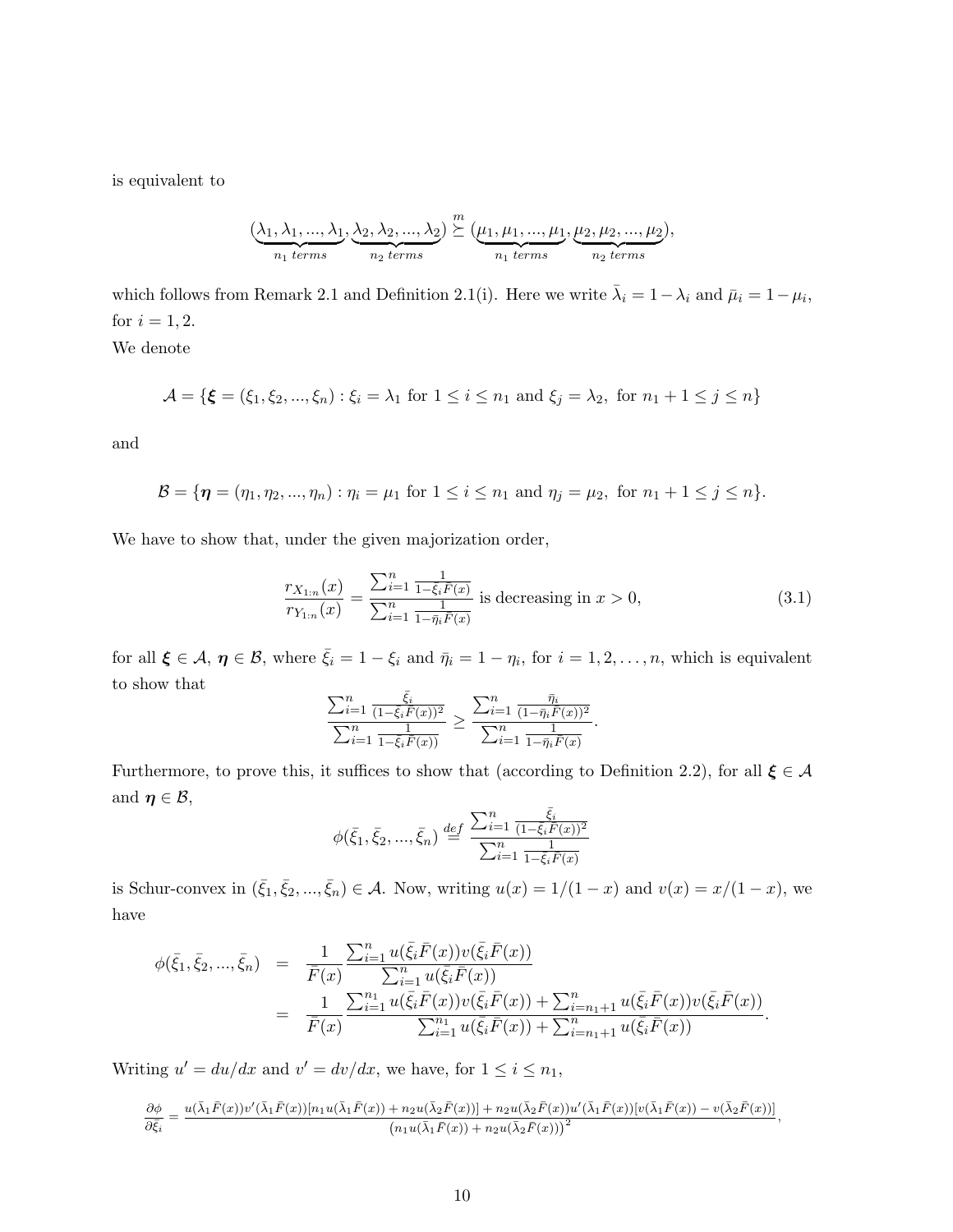and, for  $n_1 + 1 \leq j \leq n$ ,

$$
\frac{\partial \phi}{\partial \bar{\xi}_j} = \frac{u(\bar{\lambda}_2 \bar{F}(x))v'(\bar{\lambda}_2 \bar{F}(x))[n_1 u(\bar{\lambda}_1 \bar{F}(x)) + n_2 u(\bar{\lambda}_2 \bar{F}(x))] + n_1 u(\bar{\lambda}_1 \bar{F}(x))u'(\bar{\lambda}_2 \bar{F}(x))[v(\bar{\lambda}_2 \bar{F}(x)) - v(\bar{\lambda}_1 \bar{F}(x))]}{(n_1 u(\bar{\lambda}_1 \bar{F}(x)) + n_2 u(\bar{\lambda}_2 \bar{F}(x)))^2}
$$

.

Now, for  $1 \le i, j \le n_1$  or  $n_1 + 1 \le i, j \le n$ , we have  $\frac{\partial \phi}{\partial \bar{\xi}_i}$  –  $\partial \phi$  $\frac{\partial^2 \phi}{\partial \bar{\xi}_j} = 0$ . Again, for  $1 \leq i \leq n_1$  and  $n_1 + 1 \leq j \leq n$ , we have

$$
\frac{\partial \phi}{\partial \bar{\xi}_i} - \frac{\partial \phi}{\partial \bar{\xi}_j} \stackrel{\text{sign}}{=} [n_1 u(\bar{\lambda}_1 \bar{F}(x)) + n_2 u(\bar{\lambda}_2 \bar{F}(x))] [u(\bar{\lambda}_1 \bar{F}(x))v'(\bar{\lambda}_1 \bar{F}(x)) - u(\bar{\lambda}_2 \bar{F}(x))v'(\bar{\lambda}_2 \bar{F}(x))]
$$

$$
+ [v(\bar{\lambda}_1 \bar{F}(x)) - v(\bar{\lambda}_2 \bar{F}(x))] [n_2 u(\bar{\lambda}_2 \bar{F}(x))u'(\bar{\lambda}_1 \bar{F}(x)) + n_1 u(\bar{\lambda}_1 \bar{F}(x))u'(\bar{\lambda}_2 \bar{F}(x))].
$$

Since  $v(x)$  and  $u(x)v'(x)$  are both increasing in x,  $u(x)$  is nonnegative for all  $x \le 1$  and  $u'(x)$ is nonnegative for all x, we have, for  $\bar{\lambda}_1 \geq (\text{resp.} \leq) \bar{\lambda}_2$ ,

$$
\frac{\partial \phi}{\partial \bar{\xi}_i} - \frac{\partial \phi}{\partial \bar{\xi}_j} \ge (\text{resp.} \le) 0.
$$

So, from Lemma 2.1 and Lemma 2.2, it follows that  $\phi$  is Schur-convex in  $(\bar{\xi}_1, \bar{\xi}_2, ..., \bar{\xi}_n) \in \mathcal{A}$ . Thus,

$$
(\underbrace{\bar{\lambda}_1,\bar{\lambda}_1,...,\bar{\lambda}_1}_{n_1 \text{ terms}},\underbrace{\bar{\lambda}_2,\bar{\lambda}_2,...,\bar{\lambda}_2}_{n_2 \text{ terms}}) \stackrel{m}{\succeq} (\underbrace{\bar{\mu}_1,\bar{\mu}_1,...,\bar{\mu}_1}_{n_1 \text{ terms}},\underbrace{\bar{\mu}_2,\bar{\mu}_2,...,\bar{\mu}_2}_{n_2 \text{ terms}}) \Rightarrow X_{1:n} \gtrsim_{hr} Y_{1:n},
$$

and hence the result is proved.  $\Box$ 

By taking  $n_1 = n_2 = 1$  in the above theorem, we immediately get the following corollary.

**Corollary 3.3** Let, for  $i = 1, 2$ , the two independent random variables  $X_i$  and  $Y_i$  follow the PO model with parameters  $\lambda_i$  and  $\mu_i$ , respectively. Then

$$
(\lambda_1, \lambda_2) \stackrel{m}{\succeq} (\mu_1, \mu_2) \Rightarrow X_{1:2} \gtrsim_{hr} Y_{1:2}.
$$

One may wonder whether the set of sufficient conditions given in Theorem 3.3 is the only possible set of conditions or the result is possible to be true under a different set of sufficient conditions. The following theorem answers this in affirmative.

**Theorem 3.4** Let both X and Y follow the multiple-outlier PO model with  $X_i \sim PO(\bar{F}, \lambda_1)$ ,  $Y_i \sim PO(\bar{F}, \mu_1)$ , for  $i = 1, 2, ..., n_1$ ,  $X_j \sim PO(\bar{F}, \lambda_2)$ ,  $Y_j \sim PO(\bar{F}, \mu_2)$ , for  $j = n_1 + 1, n_1 +$  $2, ..., n_1 + n_2 (= n)$ . Then

$$
\max\{\lambda_1,\lambda_2\} \le \min\{\mu_1,\mu_2\} \Rightarrow X_{1:n} \gtrsim_{hr} Y_{1:n}.
$$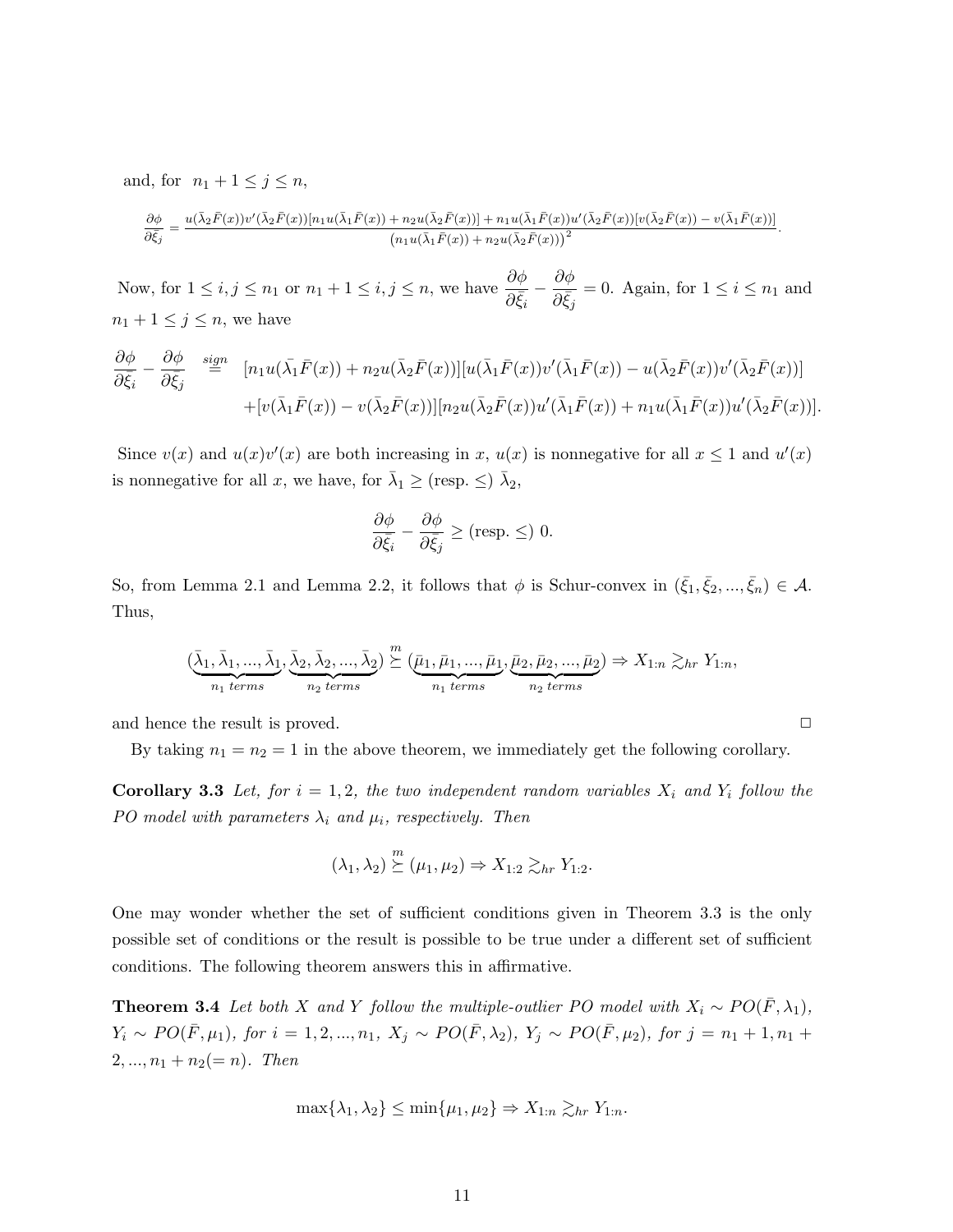**Proof:** Proving  $X_{1:n} \gtrsim_{hr} Y_{1:n}$  is equivalent to showing that

$$
\frac{r_{X_{1:n}}(x)}{r_{Y_{1:n}}(x)} = \frac{\frac{n_1}{1 - \lambda_1 \bar{F}(x)} + \frac{n_2}{1 - \lambda_2 \bar{F}(x)}}{\frac{n_1}{1 - \bar{\mu_1} F(x)} + \frac{n_2}{1 - \bar{\mu_2} F(x)}} \text{ is decreasing in } x > 0. \tag{3.2}
$$

Writing  $u(x) = 1/(1-x)$  and  $v(x) = x/(1-x)$ , (3.2) becomes equivalent to the fact that

$$
n_1^2 u(\bar{\mu_1}\bar{F}(x))u(\bar{\lambda_1}\bar{F}(x))[v(\bar{\mu_1}\bar{F}(x))-v(\bar{\lambda_1}\bar{F}(x))] + n_1n_2u(\bar{\mu_1}\bar{F}(x))u(\bar{\lambda_2}\bar{F}(x))
$$
  
\n
$$
[v(\bar{\mu_1}\bar{F}(x))-v(\bar{\lambda_2}\bar{F}(x))] + n_1n_2u(\bar{\mu_2}\bar{F}(x))u(\bar{\lambda_1}\bar{F}(x))[v(\bar{\mu_2}\bar{F}(x))-v(\bar{\lambda_1}\bar{F}(x))]
$$
  
\n
$$
+n_2^2u(\bar{\mu_2}\bar{F}(x))u(\bar{\lambda_2}\bar{F}(x))[v(\bar{\mu_2}\bar{F}(x))-v(\bar{\lambda_2}\bar{F}(x))] \leq 0.
$$

As both  $u(x)$  and  $v(x)$  are increasing in x, the above inequality holds if the condition max $\{\lambda_1, \lambda_2\} \leq$  $\min\{\mu_1, \mu_2\}$  holds. This proves the theorem.

**Remark 3.1** From Theorem 3.3, we get that  $X_{1:n} \gtrsim_{hr} Y_{1:n}$  whenever

$$
\underbrace{(\lambda_1, \lambda_1, \ldots, \lambda_1)}_{n_1 \text{ terms}}, \underbrace{\lambda_2, \lambda_2, \ldots, \lambda_2}_{n_2 \text{ terms}}) \stackrel{m}{\succeq} \underbrace{(\mu_1, \mu_1, \ldots, \mu_1)}_{n_1 \text{ terms}}, \underbrace{\mu_2, \mu_2, \ldots, \mu_2}_{n_2 \text{ terms}})
$$
\n(3.3)

whereas, from Theorem 3.4, we have that  $X_{1:n} \gtrsim_{hr} Y_{1:n}$  if

$$
\max\{\lambda_1, \lambda_2\} \le \min\{\mu_1, \mu_2\}.\tag{3.4}
$$

From these two theorems one natural question that arises is – whether  $(3.3) \Rightarrow (3.4)$  or  $(3.4)$  $\Rightarrow$  (3.3). This is because if (3.3)  $\Rightarrow$  (3.4) then Theorem 3.3 is redundant whereas if (3.4)  $\Rightarrow$ (3.3), Theorem 3.4 will be redundant. By taking  $\lambda_1 = 1$ ,  $\lambda_2 = 2$ ,  $\mu_1 = 1.3$ ,  $\mu_2 = 1.8$ ,  $n_1 = 2$ and  $n_2 = 3$ , it is clear that  $(3.3)$  is satisfied but not  $(3.4)$ . Further,  $(3.4)$  cannot imply  $(3.3)$ because if (3.4) holds then  $n_1\lambda_1 + n_2\lambda_2 = n_1\mu_1 + n_2\mu_2$  is never satisfied and hence (3.3) cannot  $hold.$ 

Looking into Theorem 3.3, one may wonder whether the condition on majorization order can be relaxed to the weakly supermajorization order. Below we answer this question in affirmative. However, for this relaxation, we need to sacrifice the broadness of the model in terms of the parameters.

**Theorem 3.5** Let both X and Y follow the multiple-outlier PO model with  $X_i \sim PO(\bar{F}, \lambda_1)$ ,  $Y_i \sim PO(\bar{F}, \mu_1)$ , for  $i = 1, 2, ..., n_1$ ,  $X_j \sim PO(\bar{F}, \eta)$ ,  $Y_j \sim PO(\bar{F}, \eta)$ , for  $j = n_1 + 1, n_1 +$ 2, ...,  $n_1 + n_2 (= n)$ . Then for  $\lambda_1 \le \min{\{\eta, \mu_1\}}$ ,

$$
(\underbrace{\lambda_1, \lambda_1, ..., \lambda_1}_{n_1 \text{ terms}}, \underbrace{\eta, \eta, ..., \eta}_{n_2 \text{ terms}}) \stackrel{w}{\succeq} (\underbrace{\mu_1, \mu_1, ..., \mu_1}_{n_1 \text{ terms}}, \underbrace{\eta, \eta, ..., \eta}_{n_2 \text{ terms}}) \Rightarrow X_{1:n} \gtrsim_{hr} Y_{1:n}.
$$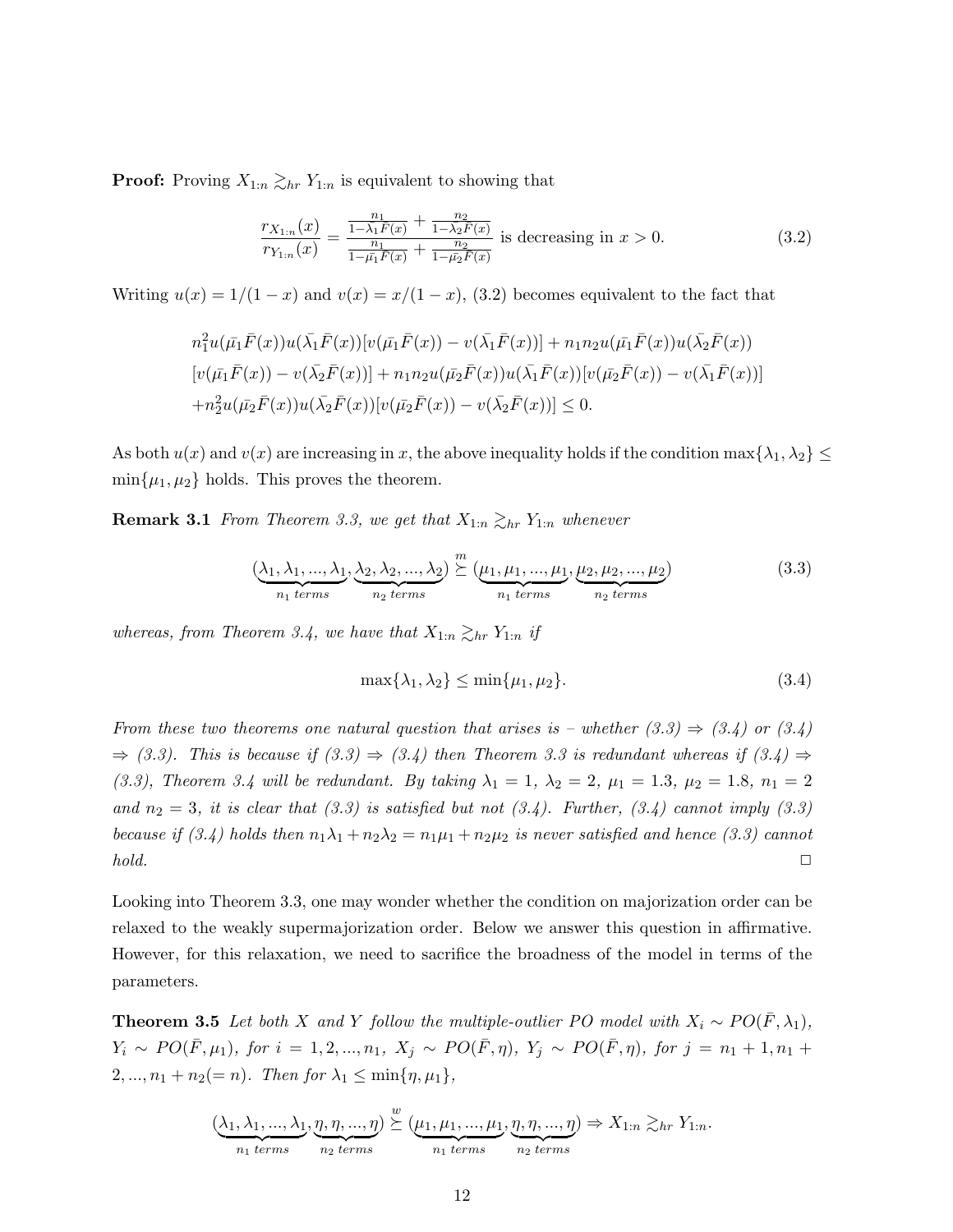Proof: Note that

$$
\frac{r_{X_{1:n}}(x)}{r_{Y_{1:n}}(x)} = \frac{\frac{n_1}{1-\bar{\lambda}_1 F(x)} + \frac{n_2}{1-\bar{\eta}F(x)}}{\frac{n_1}{1-\bar{\mu}_1 F(x)} + \frac{n_2}{1-\bar{\eta}F(x)}} = \gamma(x), \, say.
$$

We need to prove that  $\gamma(x)$  is decreasing in  $x > 0$ . As earlier, let us take  $u(x) = 1/(1-x)$  and  $v(x) = x/(1-x)$ , which are increasing in x. Now differentiating  $\gamma(x)$  with respect to x, we have

$$
\gamma'(x) \stackrel{sign}{=} n_1^2 u(\bar{\lambda}_1 \bar{F}(x)) u(\bar{\mu}_1 \bar{F}(x)) [v(\bar{\mu}_1 \bar{F}(x)) - v(\bar{\lambda}_1 \bar{F}(x))] + n_1 n_2 u(\bar{\lambda}_1 \bar{F}(x)) u(\bar{\eta} \bar{F}(x))
$$
  
\n
$$
[v(\bar{\eta} \bar{F}(x)) - v(\bar{\lambda}_1 \bar{F}(x))] + n_1 n_2 u(\bar{\eta} \bar{F}(x)) u(\bar{\mu}_1 \bar{F}(x)) [v(\bar{\mu}_1 \bar{F}(x)) - v(\bar{\eta} \bar{F}(x))]
$$
  
\n
$$
= \psi(x), say.
$$

Now the conditions  $\lambda_1 \leq \min\{\eta, \mu_1\}$  and  $(\lambda_1, \lambda_1, ..., \lambda_1)$  ${n_1}$  terms  $, \eta, \eta, ..., \eta$  $\overline{n_2 \ terms}$  $) \stackrel{w}{\succeq} (\mu_1, \mu_1, ..., \mu_1)$  ${n_1}$  terms  $, \eta, \eta, ..., \eta$  $\overline{n_2 \ terms}$ ) together is equivalent to the fact that  $\lambda_1 \leq \eta \leq \mu_1$  or  $\lambda_1 \leq \mu_1 \leq \eta$ . Case I: Let  $\lambda_1 \leq \eta \leq \mu_1$ . Then  $\psi(x) \leq 0$ . Case II: Let  $\lambda_1 \leq \mu_1 \leq \eta$ . Then we have

$$
u(\bar{\lambda_1}\bar{F}(x)) \ge u(\bar{\mu_1}\bar{F}(x)) \ge u(\bar{\eta}\bar{F}(x))
$$

and

$$
v(\bar{\lambda_1}\bar{F}(x)) \ge v(\bar{\mu_1}\bar{F}(x)) \ge v(\bar{\eta}\bar{F}(x)),
$$

so that

$$
\psi(x) \leq n_1^2 u(\bar{\lambda}_1 \bar{F}(x)) u(\bar{\mu}_1 \bar{F}(x)) [v(\bar{\mu}_1 \bar{F}(x)) - v(\bar{\lambda}_1 \bar{F}(x))]
$$
  
+ 
$$
n_1 n_2 u(\bar{\lambda}_1 \bar{F}(x)) u(\bar{\eta} \bar{F}(x)) [v(\bar{\mu}_1 \bar{F}(x)) - v(\bar{\lambda}_1 \bar{F}(x))]]
$$
  
= 
$$
n_1 u(\bar{\lambda}_1 \bar{F}(x)) [v(\bar{\mu}_1 \bar{F}(x)) - v(\bar{\lambda}_1 \bar{F}(x))][n_1 u(\bar{\mu}_1 \bar{F}(x)) + n_2 u(\bar{\eta} \bar{F}(x))]
$$
  

$$
\leq 0.
$$

Hence the theorem follows.  $\Box$ 

By taking  $n_1 = n_2 = 1$ , the following corollary immediately follows from Theorem 3.5.

**Corollary 3.4** Let  $X_1$  and  $X_2$  be independent following the PO model with parameters  $\lambda_1$  and  $\eta$  respectively, and let  $Y_1$  and  $Y_2$  be independent following the PO model with parameters  $\mu_1$ and  $\eta$  respectively. Then for  $\lambda_1 \leq \min\{\eta, \mu_1\},\$ 

$$
(\lambda_1, \eta) \stackrel{w}{\succeq} (\mu_1, \eta) \Rightarrow X_{1:2} \gtrsim_{hr} Y_{1:2}.
$$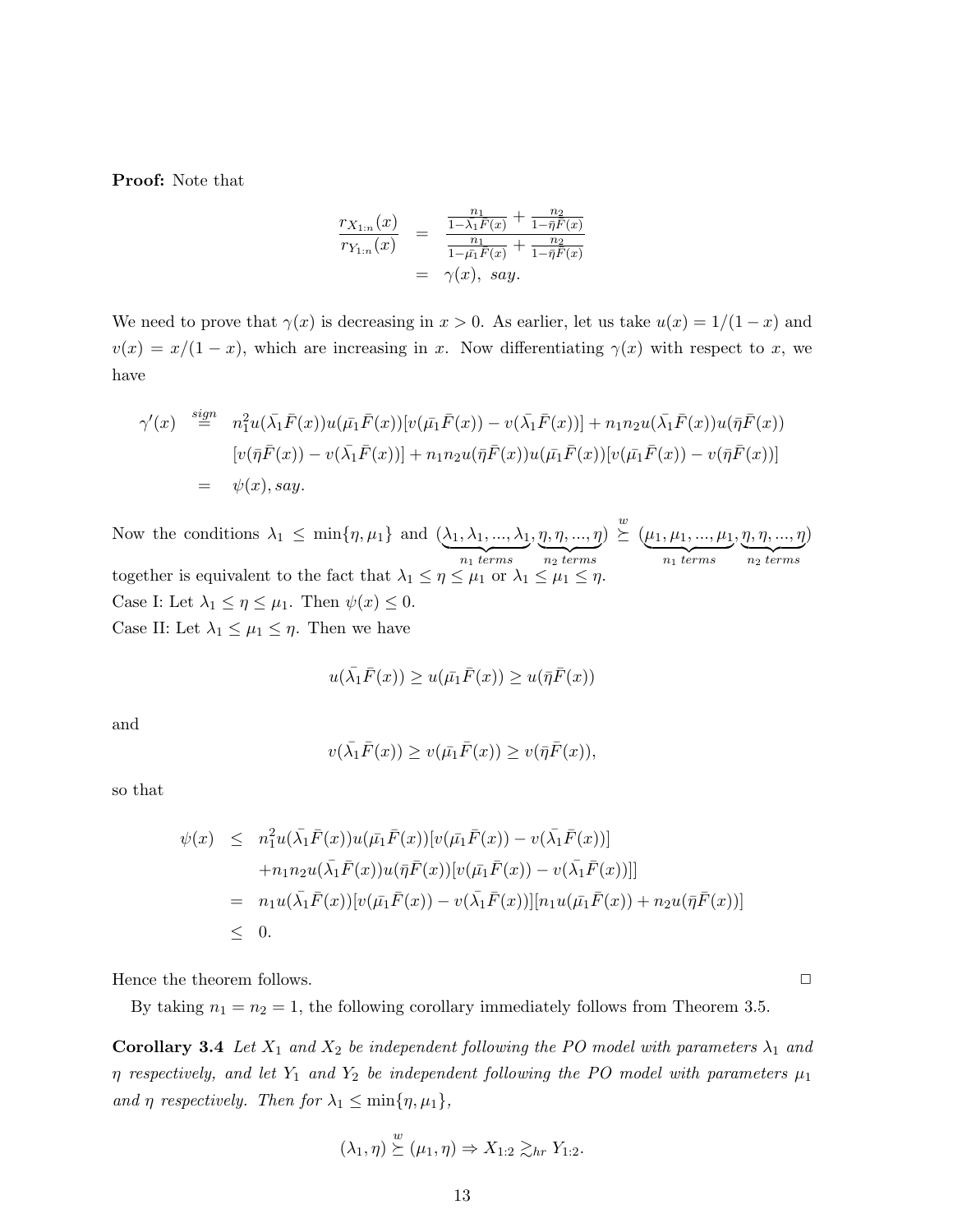The following lemma, required to prove the next theorem, has been borrowed from Kundu et al. (2016).

Lemma 3.1 If  $\lambda_1 \geq \mu_1 \geq \mu_2 \geq \lambda_2$  or  $\lambda_1 \leq \mu_1 \leq \mu_2 \leq \lambda_2$ , and  $n_1\lambda_1 + n_2\lambda_2 = n_1\mu_1 + n_2\mu_2$ , then

$$
(\underbrace{\lambda_1,\lambda_1,...,\lambda_1}_{n_1 \text{ terms}},\underbrace{\lambda_2,\lambda_2,...,\lambda_2}_{n_2 \text{ terms}}) \stackrel{m}{\succeq} (\underbrace{\mu_1,\mu_1,...,\mu_1}_{n_1 \text{ terms}},\underbrace{\mu_2,\mu_2,...,\mu_2}_{n_2 \text{ terms}}).
$$

The following theorem shows that under a different kind of restriction on the model parameters than what is given in Theorem 3.5, the condition of majorization order in Theorem 3.3 can be replaced by the weak supermajorization order.

**Theorem 3.6** Let both X and Y follow the multiple-outlier PO model with  $X_i \sim PO(\bar{F}, \lambda_1)$ ,  $Y_i \sim PO(\bar{F}, \mu_1)$ , for  $i = 1, 2, ..., n_1$ ,  $X_j \sim PO(\bar{F}, \lambda_2)$ ,  $Y_j \sim PO(\bar{F}, \mu_2)$ , for  $j = n_1 + 1, n_1 +$  $2, ..., n_1 + n_2(= n)$ . Then, for  $\{\lambda_1 \leq \mu_1 \leq \mu_2 \leq \lambda_2\}$  or  $\{\lambda_1 \geq \mu_1 \geq \mu_2 \geq \lambda_2\}$ ,

$$
(\underbrace{\lambda_1, \lambda_1, ..., \lambda_1}_{n_1 \text{ terms}}, \underbrace{\lambda_2, \lambda_2, ..., \lambda_2}_{n_2 \text{ terms}}) \stackrel{w}{\succeq} (\underbrace{\mu_1, \mu_1, ..., \mu_1}_{n_1 \text{ terms}}, \underbrace{\mu_2, \mu_2, ..., \mu_2}_{n_2 \text{ terms}}) \Rightarrow X_{1:n} \gtrsim_{hr} Y_{1:n}.
$$

**Proof:** Suppose that the first set of conditions holds. The weak supermajorization order gives that  $\lambda_1 \leq \mu_1$  and  $n_1\lambda_1 + r\lambda_2 \leq n_1\mu_1 + r\mu_2$ , for  $r = 1, 2, ..., n_2$ . If  $n_1\lambda_1 + n_2\lambda_2 =$  $n_1\mu_1+n_2\mu_2$  holds then, under the given condition, the result follows from Theorem 3.3. Suppose that  $n_1\lambda_1 + n_2\lambda_2 < n_1\mu_1 + n_2\mu_2$ . Then there exists an  $\eta$  satisfying  $\lambda_1 < \eta \leq \mu_1$  such that  $n_1\eta + n_2\lambda_2 = n_1\mu_1 + n_2\mu_2$ . Let  $X^*_{1:n}$  be the lifetime of a series system formed by n components having lifetimes  $X_1^*, X_2^*, ..., X_n^*$ , where  $X_i^* \sim PO(\bar{F}, \eta)$ , for  $i = 1, 2, ..., n_1$  and  $X_j^* \sim PO(\bar{F}, \lambda_2)$ , for  $j = n_1 + 1, n_1 + 2, ..., n_1 + n_2 (= n)$ . Then, from Lemma 3.1 and Theorem 3.3, we have  $X^*_{1:n} \gtrsim_{hr} Y_{1:n}$ . Further, we have  $\lambda_1 < \eta \leq \lambda_2$  and

$$
(\underbrace{\lambda_1,\lambda_1,...,\lambda_1}_{n_1 \text{ terms}},\underbrace{\lambda_2,\lambda_2,...,\lambda_2}_{n_2 \text{ terms}}) \stackrel{w}{\succeq} (\underbrace{\eta,\eta,...,\eta}_{n_1 \text{ terms}},\underbrace{\lambda_2,\lambda_2,...,\lambda_2}_{n_2 \text{ terms}}).
$$

So, from Theorem 3.5, it follows that  $X_{1:n} \gtrsim_{hr} X^*_{1:n}$ . Hence  $X_{1:n} \gtrsim_{hr} Y_{1:n}$ . The proof for the second set of conditions can be done in a similar way.  $\Box$ 

By taking  $n_1 = n_2 = 1$ , the following corollary immediately follows from Theorem 3.6.

**Corollary 3.5** Let  $X_1$  and  $X_2$  be independent following PO model with parameters  $\lambda_1$  and  $\lambda_2$ respectively, and let  $Y_1$  and  $Y_2$  be independent following PO model with parameters  $\mu_1$  and  $\mu_2$ respectively. Then

$$
(\lambda_1, \lambda_2) \stackrel{w}{\succeq} (\mu_1, \mu_2) \Rightarrow X_{1:2} \gtrsim_{hr} Y_{1:2},
$$

where  $\{\lambda_1 \leq \mu_1 \leq \mu_2 \leq \lambda_2\}$  or  $\{\lambda_1 \geq \mu_1 \geq \mu_2 \geq \lambda_2\}$ .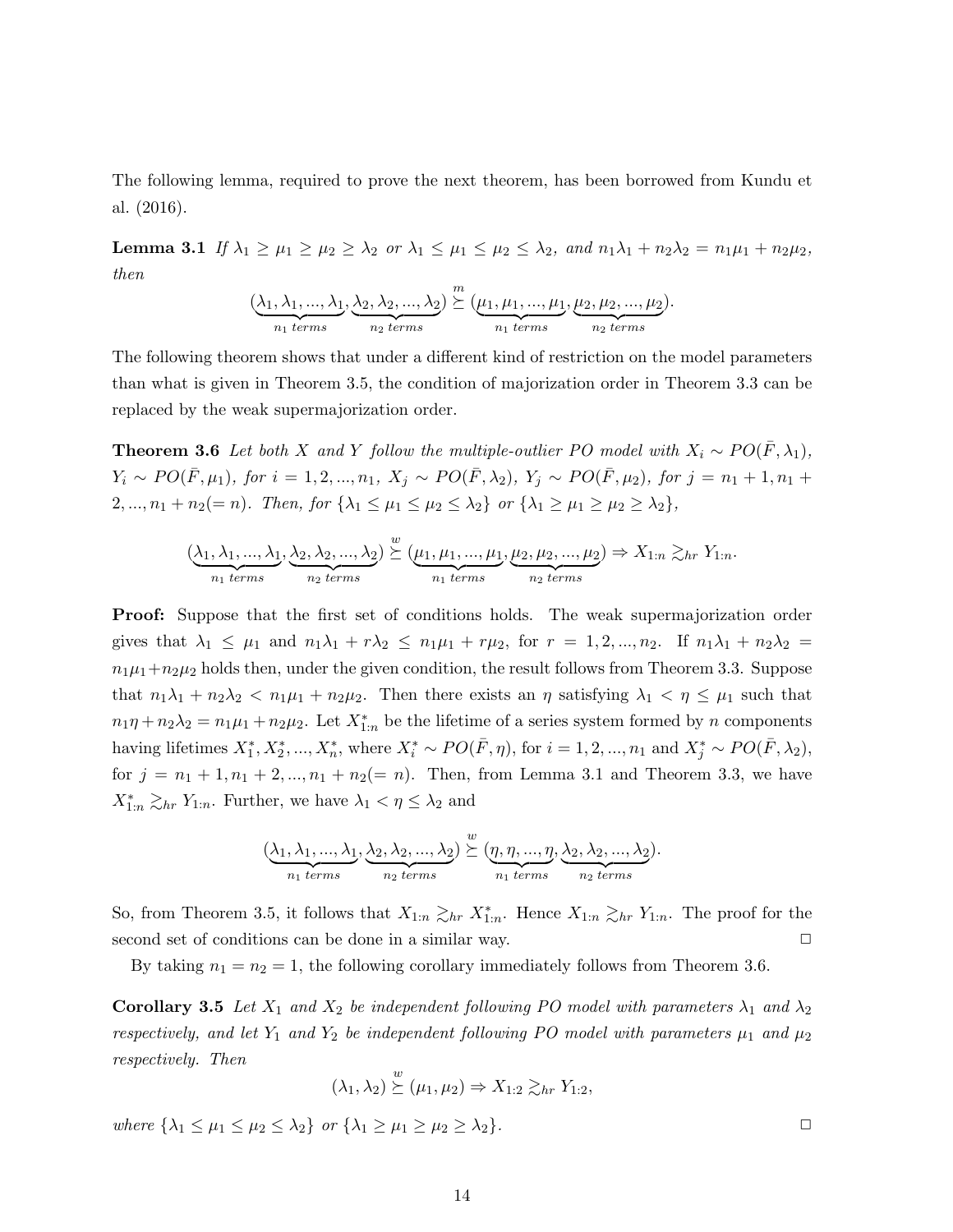The following theorem shows that, under certain condition, a series system with homogeneous components ages faster than that with heterogeneous ones in terms of the hazard rate.

**Theorem 3.7** Suppose lifetime vectors  $X \sim PO(\bar{F}, \lambda)$  and  $Y \sim PO(\bar{F}, \lambda 1)$ . Then,  $X_{1:n} \gtrsim_{hr}$  $Y_{1:n}$  if  $\lambda \geq \frac{1}{n}$  $\frac{1}{n} \sum_{i=1}^n \lambda_i$ .

Proof: We have

$$
\frac{r_{X_{1:n}}(x)}{r_{Y_{1:n}}(x)} = \frac{1 - \bar{\lambda}\bar{F}(x)}{n} \sum_{i=1}^{n} \frac{1}{1 - \bar{\lambda}_i \bar{F}(x)}.
$$

Now, differentiating the above expression with respect to x, we have, for  $x > 0$ ,

$$
\frac{d}{dx}\left(\frac{r_{X_{1:n}}(x)}{r_{Y_{1:n}}(x)}\right) = \frac{f(x)(1-\bar{\lambda}\bar{F}(x))}{n}\left[\left(\frac{\bar{\lambda}}{1-\bar{\lambda}\bar{F}(x)}\right)\left(\sum_{i=1}^{n}\frac{1}{1-\bar{\lambda}_{i}\bar{F}(x)}\right)-\sum_{i=1}^{n}\frac{\bar{\lambda}_{i}}{(1-\bar{\lambda}_{i}\bar{F}(x))^{2}}\right],
$$

so that  $\frac{r_{X_{1:n}}(x)}{r_X(x)}$  $\frac{r_{X_{1:n}}(x)}{r_{Y_{1:n}}(x)}$  is decreasing if

$$
\left(\frac{\bar{\lambda}\bar{F}(x)}{1-\bar{\lambda}\bar{F}(x)}\right)\left(\sum_{i=1}^{n}\frac{1}{1-\bar{\lambda}_{i}\bar{F}(x)}\right) \leq \sum_{i=1}^{n}\frac{\bar{\lambda}_{i}\bar{F}(x)}{(1-\bar{\lambda}_{i}\bar{F}(x))^{2}}.\tag{3.5}
$$

From Cebyšev's inequality (cf. Mitrinović et al., 1993, p. 240),  $(3.5)$  holds if

$$
\left(\frac{\bar{\lambda}\bar{F}(x)}{1-\bar{\lambda}\bar{F}(x)}\right)\left(\sum_{i=1}^{n}\frac{1}{1-\bar{\lambda}_{i}\bar{F}(x)}\right)\leq\frac{1}{n}\left(\sum_{i=1}^{n}\frac{\bar{\lambda}_{i}\bar{F}(x)}{1-\bar{\lambda}_{i}\bar{F}(x)}\right)\left(\sum_{i=1}^{n}\frac{1}{1-\bar{\lambda}_{i}\bar{F}(x)}\right)
$$

or equivalently,

$$
\frac{\bar{\lambda}\bar{F}(x)}{1-\bar{\lambda}\bar{F}(x)} \le \frac{1}{n} \sum_{i=1}^{n} \frac{\bar{\lambda}_{i}\bar{F}(x)}{1-\bar{\lambda}_{i}\bar{F}(x)}.
$$
\n(3.6)

Let  $\phi(x) = x/(1-x)$ , which is increasing and convex in x. Now (3.6) holds if

$$
\phi(\bar{\lambda}\bar{F}(x)) \leq \frac{1}{n} \sum_{i=1}^{n} \phi(\bar{\lambda}_{i}\bar{F}(x)),
$$

i.e. if

$$
\phi(\bar{\lambda}\bar{F}(x)) \leq \phi\left(\frac{1}{n}\sum_{i=1}^{n}\bar{\lambda}_{i}\bar{F}(x)\right),\,
$$

which follows from the fact that  $\phi$  is convex. Now the theorem holds because  $\phi$  is increasing.

In case of multiple-outlier model, below we study the likelihood ratio ordering between two series systems with heterogeneous components. The result under majorization order follows from Theorems 3.2 and 3.3, whereas the result under weak supermajorization order follows from Theorems 3.2 and 3.6, by using the fact that the hazard rate order together with the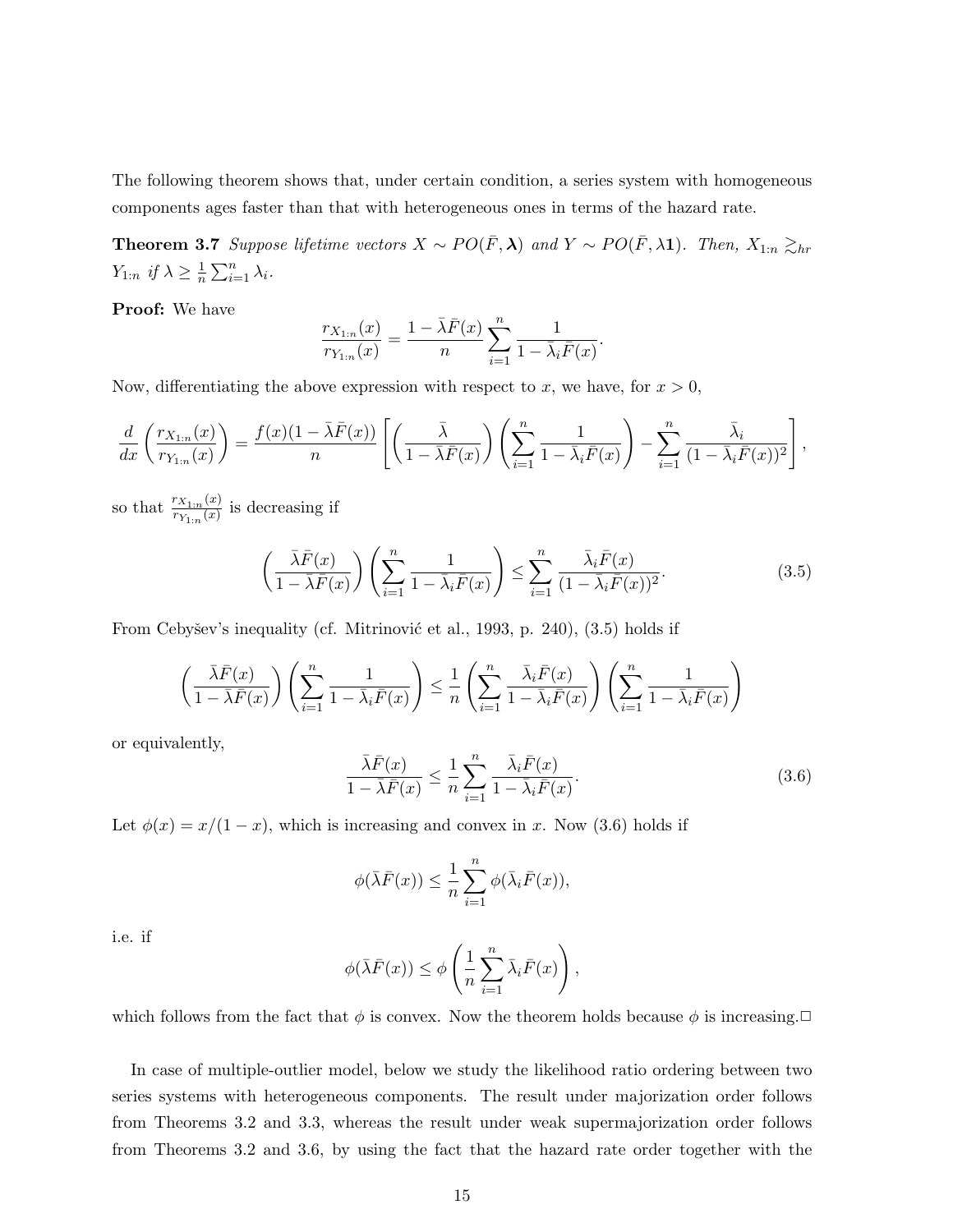relative ageing order in the sense of hazard rate implies the likelihood ratio order.

**Theorem 3.8** Let both X and Y follow the multiple-outlier PO model such that  $X_i \sim PO(\bar{F}, \lambda_1)$ ,  $Y_i \sim PO(\bar{F}, \mu_1)$ , for  $i = 1, 2, ..., n_1$ ,  $X_j \sim PO(\bar{F}, \lambda_2)$ ,  $Y_j \sim PO(\bar{F}, \mu_2)$ , for  $j = n_1 + 1, n_1 +$  $2, ..., n_1 + n_2 (= n)$ . Then

$$
(\underbrace{\lambda_1, \lambda_1, ..., \lambda_1}_{n_1 \text{ terms}}, \underbrace{\lambda_2, \lambda_2, ..., \lambda_2}_{n_2 \text{ terms}}) \stackrel{m}{\succeq} (resp. \stackrel{w}{\succeq}) (\underbrace{\mu_1, \mu_1, ..., \mu_1}_{n_1 \text{ terms}}, \underbrace{\mu_2, \mu_2, ..., \mu_2}_{n_2 \text{ terms}}) \Rightarrow X_{1:n} \leq_{lr} Y_{1:n},
$$

provided  $\{(\lambda_1, \lambda_2) \in \mathcal{E}_+, (\mu_1, \mu_2) \in \mathcal{E}_+\}$  or  $\{(\lambda_1, \lambda_2) \in \mathcal{D}_+, (\mu_1, \mu_2) \in \mathcal{D}_+\}$  (resp.  $\{\lambda_1 \leq \mu_1 \leq \mu_2 \leq \mu_2\}$  $\mu_2 \leq \lambda_2$  or  $\{\lambda_1 \geq \mu_1 \geq \mu_2 \geq \lambda_2\}$  holds.

The following theorem gives a condition under which a series system with homogeneous components and that with heterogeneous ones are ordered in terms of the likelihood ratio order. The proof follows from Theorem 3.7 and Corollary 3.2.

**Theorem 3.9** Suppose lifetime vectors  $X \sim PO(\bar{F}, \lambda)$  and  $Y \sim PO(\bar{F}, \lambda 1)$ . Then,  $X_{1:n} \leq_{lr}$  $Y_{1:n}$  if  $\lambda \geq \frac{1}{n}$  $\frac{1}{n} \sum_{i=1}^n \lambda_i$ .

# 4 Parallel systems with component lifetimes following the PO model

In this section we compare lifetimes of two parallel systems of heterogeneous components having lifetimes following the PO model with respect to some stochastic orders. We also compare lifetimes of two parallel systems, one comprising of heterogeneous components and another of homogeneous components.

We have the survival functions of  $X_{n:n}$  and  $Y_{n:n}$ , respectively, as

$$
\bar{F}_{X_{n:n}}(x) = 1 - \prod_{i=1}^{n} (1 - \bar{F}_{X_i}(x)) = 1 - \prod_{i=1}^{n} \left( \frac{1 - \bar{F}(x)}{1 - \bar{\lambda}_i \bar{F}(x)} \right),
$$
\n(4.1)

and

$$
\bar{F}_{Y_{n:n}}(x) = 1 - \prod_{i=1}^{n} (1 - \bar{F}_{Y_i}(x)) = 1 - \prod_{i=1}^{n} \left( \frac{1 - \bar{F}(x)}{1 - \bar{\mu}_i \bar{F}(x)} \right),
$$

where  $\bar{\lambda}_i = 1 - \lambda_i$  and  $\bar{\mu}_i = 1 - \mu_i$ , for  $i = 1, 2, ..., n$ . Also the reversed hazard rate functions of  $X_{n:n}$  and  $Y_{n:n}$  are obtained, respectively, as

$$
\tilde{r}_{X_{n:n}}(x) = \sum_{i=1}^{n} \tilde{r}_{X_i}(x) = \sum_{i=1}^{n} \frac{\lambda_i \tilde{r}(x)}{1 - \bar{\lambda}_i \bar{F}(x)},
$$
\n(4.2)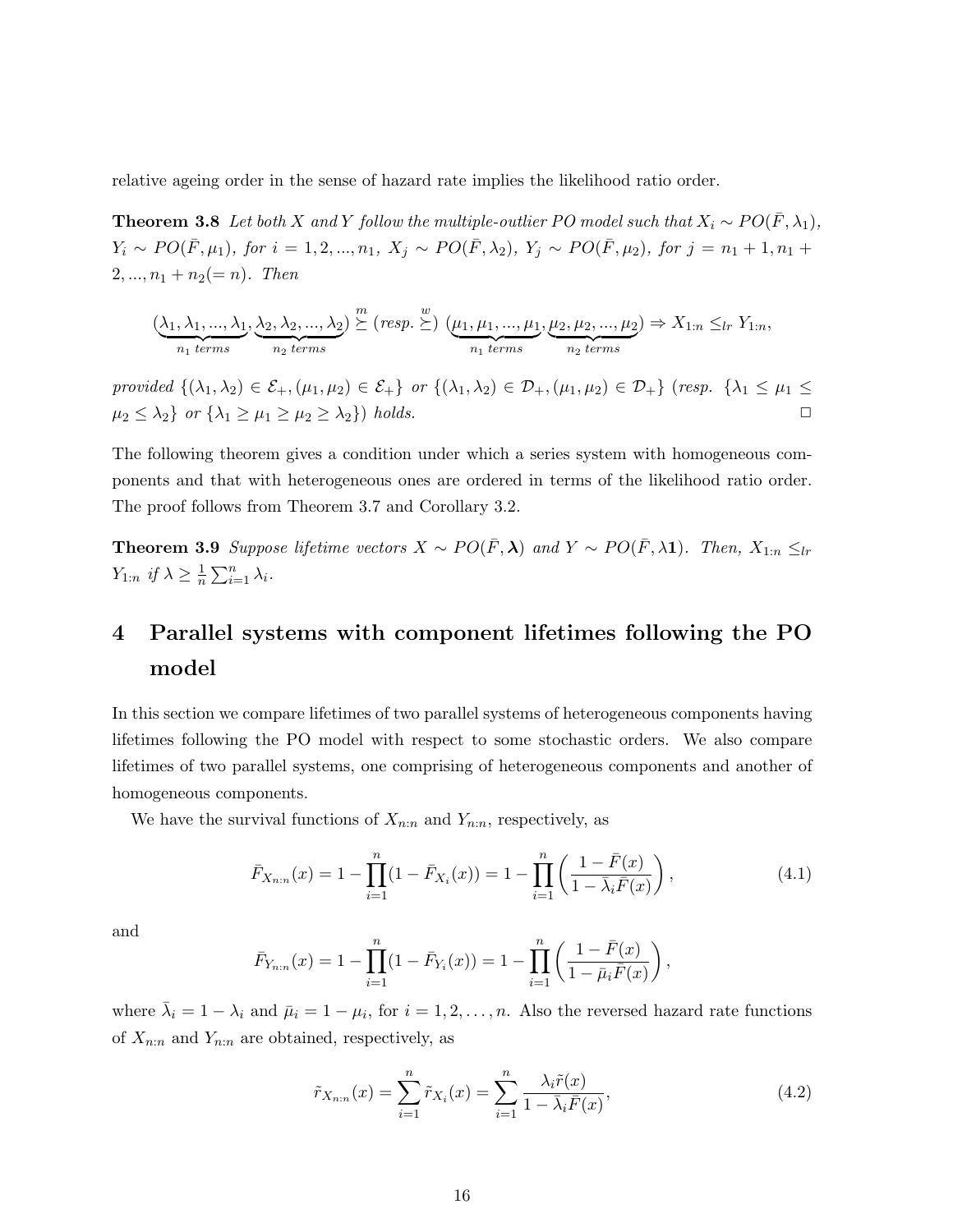and

$$
\tilde{r}_{Y_{n:n}}(x) = \sum_{i=1}^{n} \tilde{r}_{Y_i}(x) = \sum_{i=1}^{n} \frac{\mu_i \tilde{r}(x)}{1 - \bar{\mu}_i \bar{F}(x)}.
$$

If  $X \sim PO(\bar{F}, \lambda \mathbf{1}), \lambda > 0$ , then the survival function and the reversed hazard rate function of  $X_{n:n}$  are given, respectively, by

$$
\bar{F}_{X_{n:n}}(x) = 1 - \left(\frac{1 - \bar{F}(x)}{1 - \bar{\lambda}\bar{F}(x)}\right)^n,
$$

and

$$
\tilde{r}_{X_{n:n}}(x) = \frac{n\lambda \tilde{r}(x)}{1 - \bar{\lambda}\bar{F}(x)},
$$

where  $\bar{\lambda}=1-\lambda.$ 

The following theorem compares the lifetimes of two parallel systems formed out of  $n$  heterogeneous components following PO model in terms of reversed hazard rate order.

**Theorem 4.1** Suppose that lifetime vectors  $X \sim PO(\bar{F}, \lambda)$  and  $Y \sim PO(\bar{F}, \mu)$ . Then

$$
\lambda \stackrel{w}{\succeq} \mu \implies X_{n:n} \leq_{rhr} Y_{n:n}.
$$

**Proof:** Differentiating (4.2) with respect to  $\lambda_i$  we have

$$
\frac{\partial \tilde{r}_{X_{n:n}}(x)}{\partial \lambda_i} = \frac{\tilde{r}(x)(1 - \bar{F}(x))}{(1 - \bar{\lambda}_i \bar{F}(x))^2} \geq 0,
$$

so that  $\tilde{r}_{X_{n:n}}(x)$  is increasing in each  $\lambda_i$ ,  $i = 1, 2, ..., n$ . Also  $\tilde{r}_{X_{n:n}}(x)$  is symmetric with respect to  $(\lambda_1, \lambda_2, ..., \lambda_n) \in \mathbb{R}^n$ . For  $1 \leq i \leq j \leq n$ ,

$$
(\lambda_i - \lambda_j) \left( \frac{\partial \tilde{r}_{X_{n:n}}(x)}{\partial \lambda_i} - \frac{\partial \tilde{r}_{X_{n:n}}(x)}{\partial \lambda_j} \right) = (\lambda_i - \lambda_j) \tilde{r}(x) (1 - \bar{F}(x)) \left[ \frac{1}{(1 - \bar{\lambda}_i \bar{F}(x))^2} - \frac{1}{(1 - \bar{\lambda}_j \bar{F}(x))^2} \right]
$$
  

$$
\stackrel{sign}{=} (\lambda_i - \lambda_j) ((1 - \bar{\lambda}_j \bar{F}(x))^2 - (1 - \bar{\lambda}_i \bar{F}(x))^2)
$$
  

$$
\leq 0.
$$

So, from Lemma 2.3, it follows that  $\tilde{r}_{X_{n:n}}(x)$  is Schur-concave in  $\lambda = (\lambda_1, \lambda_2, ..., \lambda_n) \in \mathbb{R}^n$ . Thus, from Lemma 2.4, we have  $\tilde{r}_{X_{n:n}}(x) \leq \tilde{r}_{Y_{n:n}}(x)$ , for all x, whenever  $\lambda \geq$  $\stackrel{\omega}{\succeq}\mu.$ 

Since  $(\lambda_1, \lambda_2, \ldots, \lambda_n) \overset{w}{\succeq} (\lambda, \lambda, \ldots, \lambda)$  $\overline{n \ terms}$ ), for  $\lambda \geqslant \frac{1}{n}$  $\frac{1}{n} \sum_{i=1}^{n} \lambda_i$ , the following corollary immediately follows from the above theorem.

Corollary 4.1 Suppose lifetime vectors  $X \sim PO(\bar{F}, \lambda)$  and  $Y \sim PO(\bar{F}, \lambda)$ . Then,  $X_{n:n} \leq_{rhr}$  $Y_{n:n}$  if  $\lambda \geq \frac{1}{n}$  $\frac{1}{n} \sum_{i=1}^n$  $\sum_{i=1}^n \lambda_i$ .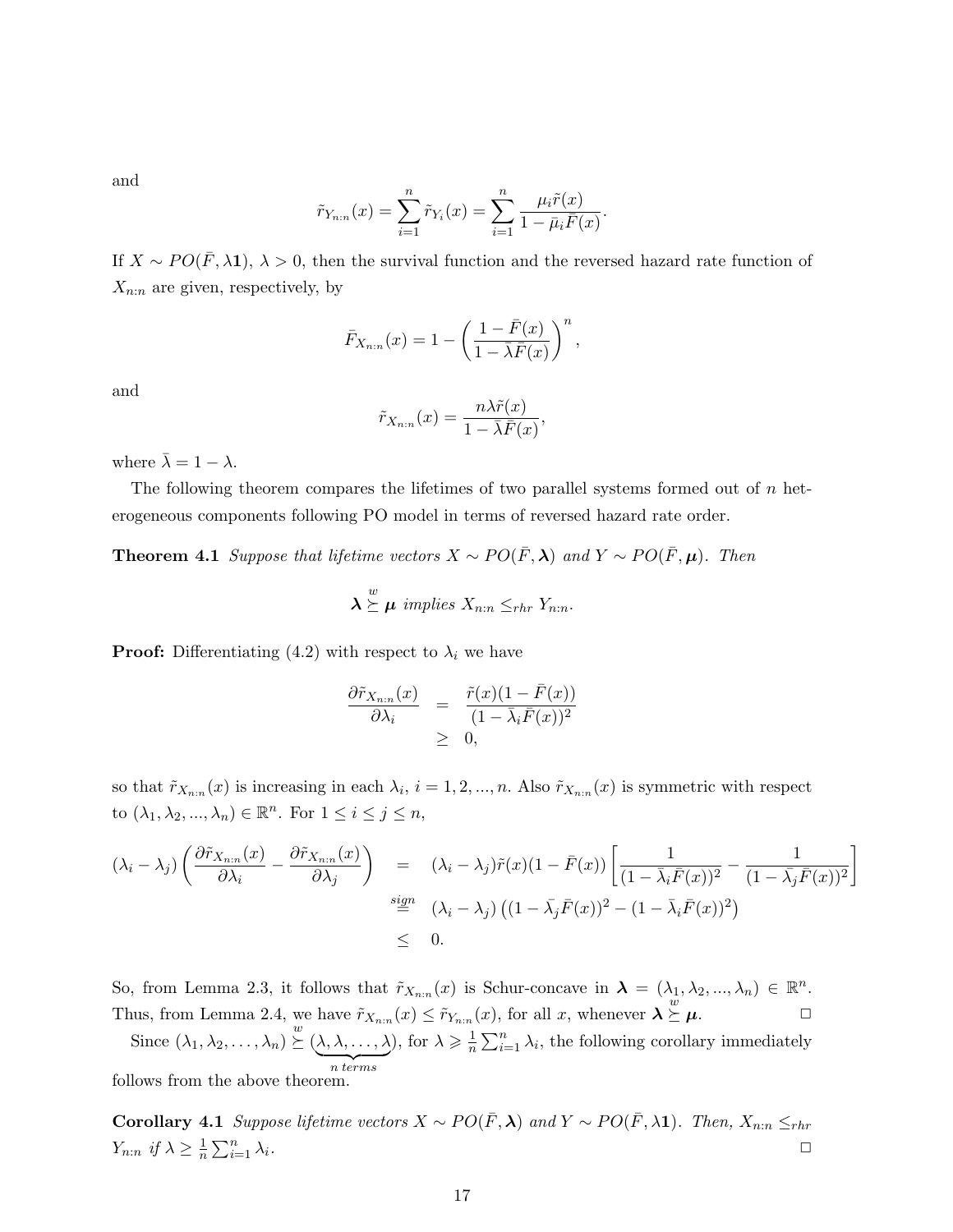One may wonder whether the condition of weakly supermajorization order can be replaced by  $p$ -larger order. This is answered in negative in Counterexample 5.4 where it is shown that, even for usual stochastic order, the condition of weakly supermojorization order given in the above theorem cannot be replaced by  $p$ -larger order.  $\Box$ 

If two parallel systems are formed – one out of heterogeneous components under the PO model and the other of homogeneous components, then the condition under which the former dominates the latter in usual stochastic order is discussed in the following theorem.

**Theorem 4.2** Suppose that lifetime vectors  $X \sim PO(\bar{F}, \lambda)$  and  $Y \sim PO(\bar{F}, \lambda 1)$ . Then  $X_{n:n} \geq_{st} Y_{n:n}$  if  $\lambda = \sqrt[n]{\lambda_1 \lambda_2 \cdots \lambda_n}$ .

Proof: Write

$$
\bar{F}_{X_{n:n}}(x)=\phi(\lambda_1,\lambda_2,...,\lambda_n)
$$

Then we have

$$
\frac{\partial \phi}{\partial \lambda_i} = \bar{F}(x)[1 - \bar{F}_{X_{n:n}}(x)] \frac{1}{1 - \bar{\lambda}_i \bar{F}(x)}.
$$

Let  $\lambda_p = \min_{1 \leq i \leq n} \lambda_i$  and  $\lambda_q = \max_{1 \leq i \leq n} \lambda_i$ . Then

$$
\left(\frac{1}{\prod_{i\neq p}\lambda_i}\right)\frac{\partial\phi}{\partial\lambda_p} - \left(\frac{1}{\prod_{i\neq q}\lambda_i}\right)\frac{\partial\phi}{\partial\lambda_q} \stackrel{sign}{=} \left(\frac{1}{\prod_{i\neq p}\lambda_i}\right)\frac{1}{1-\bar{\lambda_p}\bar{F}(x)} - \left(\frac{1}{\prod_{i\neq q}\lambda_i}\right)\frac{1}{1-\bar{\lambda_q}\bar{F}(x)}
$$
\n
$$
\stackrel{sign}{=} \frac{\lambda_p}{1-\bar{\lambda_p}\bar{F}(x)} - \frac{\lambda_q}{1-\bar{\lambda_q}\bar{F}(x)}
$$
\n
$$
\stackrel{sign}{=} (\lambda_p - \lambda_q)(1-\bar{F}(x)) < 0.
$$

So  $(\lambda_p-\lambda_q)\left(\frac{1}{\prod_{i\neq q}n_i}\right)$  $_{i\neq p}$   $\lambda_i$ ∂φ  $\frac{\partial \phi}{\partial \lambda_p} - \frac{1}{\prod_{i \neq j}}$  $\lambda_{i\neq q}\lambda_i$ ∂φ  $\partial\lambda_q$ ) > 0. Thus, from Lemma 2.6, we have, for  $\lambda = \sqrt[n]{\lambda_1 \lambda_2 \cdots \lambda_n}$ ,  $\phi(\lambda_1, \lambda_2, ..., \lambda_n) \ge \phi(\lambda, \lambda, ..., \lambda),$  i.e.  $X_{n:n} \ge$ st  $Y_{n:n}$ .

If two parallel systems are formed out of heterogeneous components satisfying the PO model then one may expect in the line of Theorem 3.3 that there exists relative ageing in terms of reversed hazard rate of the two systems whenever there is a majorization order among the parameters of the two systems. However, Counterexample 5.3 shows that in case of multipleoutlier model, under the majorization order, two parallel systems of heterogeneous components may not be ordered with respect to relative ageing in terms of reversed hazard rate.

**Remark 4.1** Taking the random variables as in Counterexample 5.3, we see from Figure  $5(b)$ that  $f_{Y_{6:6}}(x)/f_{X_{6:6}}(x)$  is also non-monotone. This gives that, in case of multiple-outlier model, under the majorization order, two parallel systems with heterogeneous components may not be  $\Box$  ordered with respect to likelihood ratio order.  $\Box$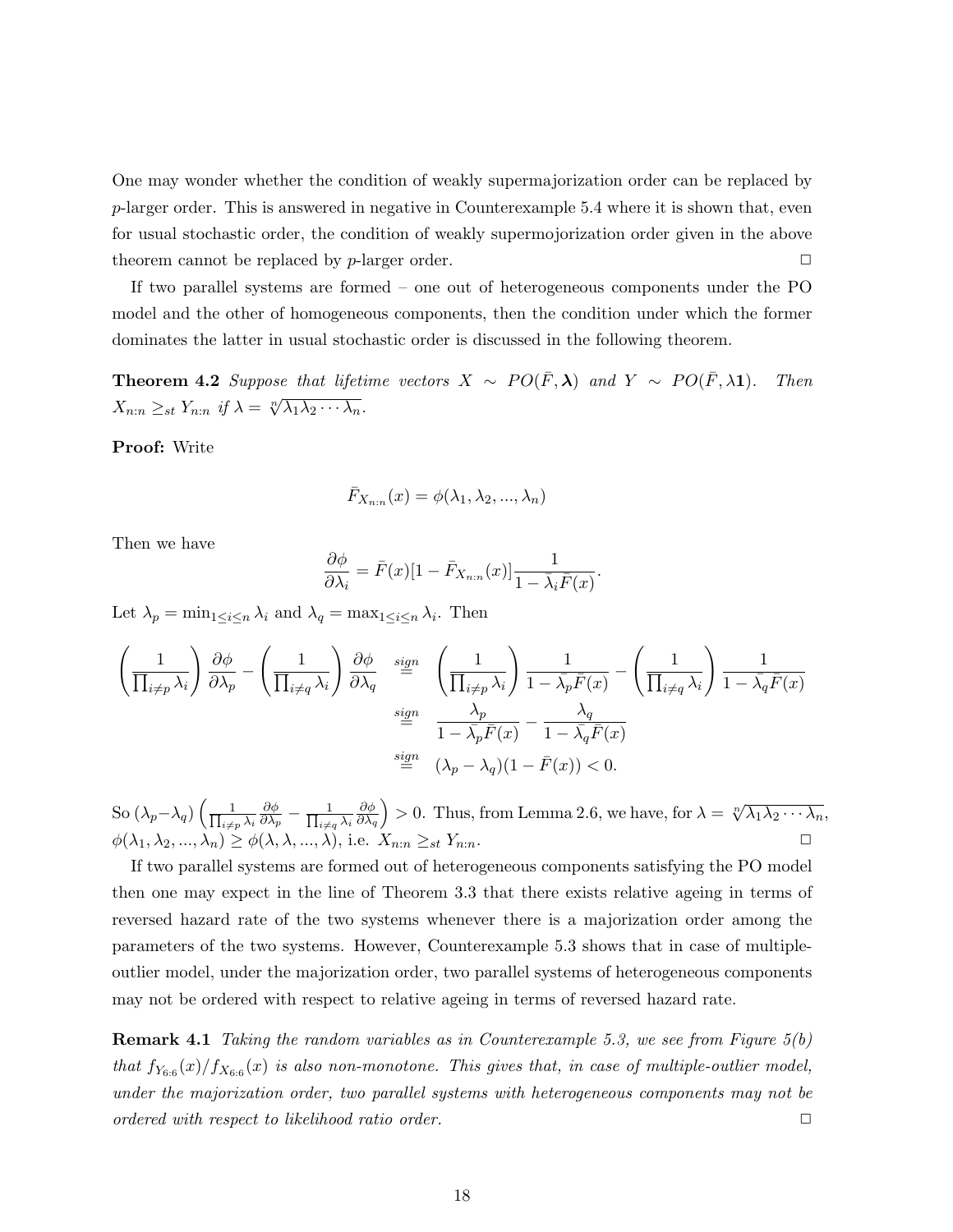The Counterexample 5.5 shows that a parallel system of heterogeneous components may not be comparable with that of homogeneous components with respect to relative ageing in terms of reversed hazard rate, with or without the condition in Corollary 4.1. That is, in case of parallel system, we cannot find similar result in line of Theorem 3.7.

In case of multiple-outlier model, following theorem gives a condition under which  $X_{n:n}$  ages faster than  $Y_{n:n}$  in terms of reversed hazard rate.

**Theorem 4.3** Let both X and Y follow the multiple-outlier PO model such that  $X_i \sim PO(\bar{F}, \lambda_1)$ ,  $Y_i \sim PO(\bar{F}, \mu_1)$ , for  $i = 1, 2, ..., n_1$ ,  $X_j \sim PO(\bar{F}, \eta)$ ,  $Y_j \sim PO(\bar{F}, \eta)$ , for  $j = n_1 + 1, n_1 +$  $2, ..., n_1 + n_2 (= n)$ . Then

$$
\lambda_1 \le \eta \le \mu_1 \Rightarrow X_{n:n} \lesssim_{rhr} Y_{n:n}.
$$

Proof: Note that

$$
\frac{\tilde{r}_{Y_{n:n}}(x)}{\tilde{r}_{X_{n:n}}(x)} = \frac{\frac{n_1\mu_1}{1 - \bar{\mu_1}\bar{F}(x)} + \frac{n_2\eta}{1 - \bar{\eta}\bar{F}(x)}}{\frac{n_1\lambda_1}{1 - \lambda_1\bar{F}(x)} + \frac{n_2\eta}{1 - \bar{\eta}\bar{F}(x)}} = \gamma(x), \ \ say.
$$

We have to show that  $\gamma(x)$  is increasing in  $x > 0$ . Let us write  $u(x) = 1/(1-x)$  and  $v(x) =$  $x/(1-x)$ , both of which are increasing in x. Now differentiating  $\gamma(x)$  with respect to x, we have

$$
\gamma'(x) \stackrel{sign}{=} n_1^2 \lambda_1 \mu_1 u(\bar{\lambda}_1 \bar{F}(x)) u(\bar{\mu}_1 \bar{F}(x)[v(\bar{\lambda}_1 \bar{F}(x)) - v(\bar{\mu}_1 \bar{F}(x))] + n_1 n_2 \eta \mu_1 u(\bar{\mu}_1 \bar{F}(x)) u(\bar{\eta} \bar{F}(x))
$$
  
\n
$$
[v(\bar{\eta} \bar{F}(x)) - v(\bar{\mu}_1 \bar{F}(x))] + n_1 n_2 \eta \lambda_1 u(\bar{\lambda}_1 \bar{F}(x) u(\bar{\eta} \bar{F}(x)) [v(\bar{\lambda}_1 \bar{F}(x)) - v(\bar{\eta} \bar{F}(x))]
$$
  
\n
$$
\geq 0,
$$

if  $\lambda_1 \leq \eta \leq \mu_1$ . Hence the theorem follows.

By taking  $n_1 = n_2 = 1$ , the following corollary immediately follows from the above theorem.

**Corollary 4.2** Let  $X_1$  and  $X_2$  be independent following the PO model with parameters  $\lambda_1$  and  $\eta$  respectively, and let  $Y_1$  and  $Y_2$  be independent following PO model with parameters  $\mu_1$  and  $\eta$ respectively. Then

$$
\lambda_1 \leq \eta \leq \mu_1 \Rightarrow X_{2:2} \lesssim_{rhr} Y_{2:2}.
$$

**Remark 4.2** It is interesting to note that, the condition  $\lambda_1 \leq \eta \leq \mu_1$  is crucial for the above theorem to hold. The Counterexample 5.6 shows that Theorem 4.3 does not hold if the given condition is replaced by  $\lambda_1 \leq \mu_1 \leq \eta$ .

If two parallel systems are formed out of components following the multiple-outlier PO model, then one might be interested to know some condition(s) under which these two models are comparable in terms of likelihood ratio order. This is given in the next theorem, which may be compared with Remark 4.1.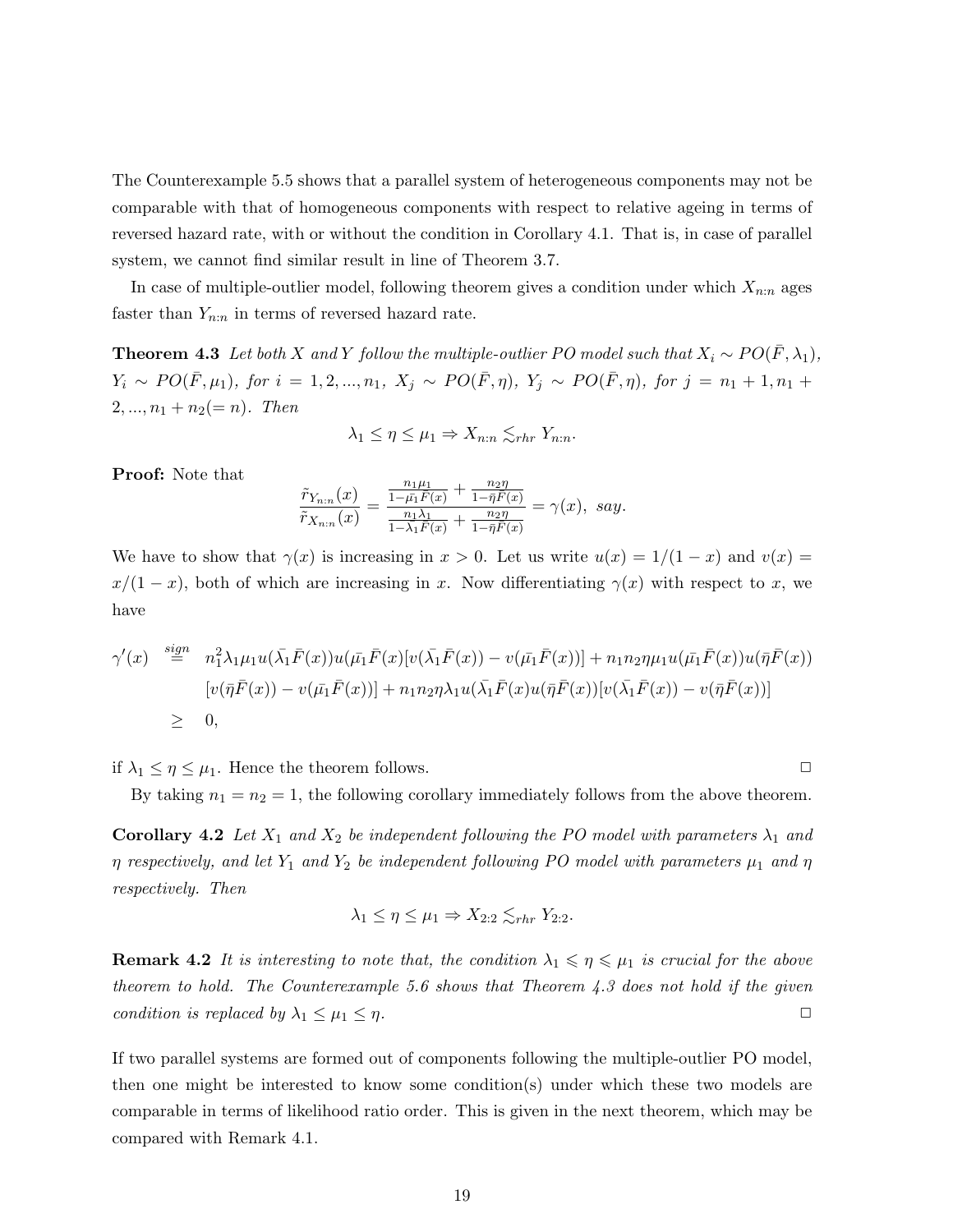**Theorem 4.4** Let both X and Y follow the multiple-outlier PO model such that  $X_i \sim PO(\bar{F}, \lambda_1)$ ,  $Y_i \sim PO(\bar{F}, \mu_1)$ , for  $i = 1, 2, ..., n_1$ ,  $X_j \sim PO(\bar{F}, \eta)$ ,  $Y_j \sim PO(\bar{F}, \eta)$ , for  $j = n_1 + 1, n_1 +$  $2, ..., n_1 + n_2 (= n)$ . Then

$$
\lambda_1 \le \eta \le \mu_1 \Rightarrow X_{n:n} \le_{lr} Y_{n:n}.
$$

Proof: We need to show that

$$
\frac{f_{Y_{n:n}}(x)}{f_{X_{n:n}}(x)} = \left(\frac{F_{Y_{n:n}}(x)}{F_{X_{n:n}}(x)}\right) \left(\frac{\tilde{r}_{Y_{n:n}}(x)}{\tilde{r}_{X_{n:n}}(x)}\right) \text{ is increasing in } x > 0. \tag{4.3}
$$

We have  $\lambda_1 \leq \eta \leq \mu_1$ , which implies that  $(\lambda_1, \lambda_1, ..., \lambda_1)$  ${n_1}$  terms  $, \eta, \eta, ..., \eta$  $\overbrace{n_2 \ terms}$  $) \stackrel{w}{\succeq}$   $(\mu_1, \mu_1, ..., \mu_1)$  ${n_1}$  terms  $\eta$ ,  $\eta$ , ...,  $\eta$  $\overbrace{n_2 \ terms}$ ). So, from Theorem 4.1, under the given condition, we get that  $F_{Y_{n:n}}(x)/F_{X_{n:n}}(x)$  is increasing in  $x > 0$ . Again, Theorem 4.3 gives that, under the given condition,  $\tilde{r}_{Y_{n:n}}(x)/\tilde{r}_{X_{n:n}}(x)$  is increasing in  $x > 0$ . Hence the theorem follows.

For  $n_1 = n_2 = 1$ , the above theorem reduces to the following corollary.

**Corollary 4.3** Let  $X_1$  and  $X_2$  be independent following the PO model with parameters  $\lambda_1$  and  $\eta$  respectively, and let  $Y_1$  and  $Y_2$  be independent following PO model with parameters  $\mu_1$  and  $\eta$ respectively. Then

$$
\lambda_1 \leq \eta \leq \mu_1 \Rightarrow X_{2:2} \leq_{lr} Y_{2:2}.
$$

#### 5 Examples and counterexamples

In this section, we give some examples to illustrate the proposed results, and some counterexamples are given wherever needed.

#### 5.1 Examples

In this subsection we give some examples to demonstrate the proposed results of this paper. The first example gives an application of Theorem 3.1.

Example 5.1 Consider two series systems, each comprising of three components having lifetimes following the PO model with the common baseline survival function given by  $\bar{F}(x) =$  $e^{-(x/\beta)^k}$  with  $\beta = 0.4$ ,  $k = 2$ ,  $x \ge 0$ . Then the survival functions of two series systems are given by

$$
\bar{F}_{X_{1:3}}(x) = \prod_{i=1}^{3} \frac{\lambda_i e^{-(x/0.4)^2}}{1 - \bar{\lambda}_i e^{-(x/0.4)^2}} \quad \text{and} \quad \bar{F}_{Y_{1:3}}(x) = \prod_{i=1}^{3} \frac{\mu_i e^{-(x/0.4)^2}}{1 - \bar{\mu}_i e^{-(x/0.4)^2}},
$$
(5.1)

respectively, where  $(\lambda_1, \lambda_2, \lambda_3) = (2, 3, 5)$  and  $(\mu_1, \mu_2, \mu_3) = (2.5, 3.5, 6)$  so that  $(2, 3, 5) \geq$  $\leq$  $(2.5, 3.5, 6)$ . In order to change the scale, we substitute  $x = t/(1-t)$  in (5.1) so that, for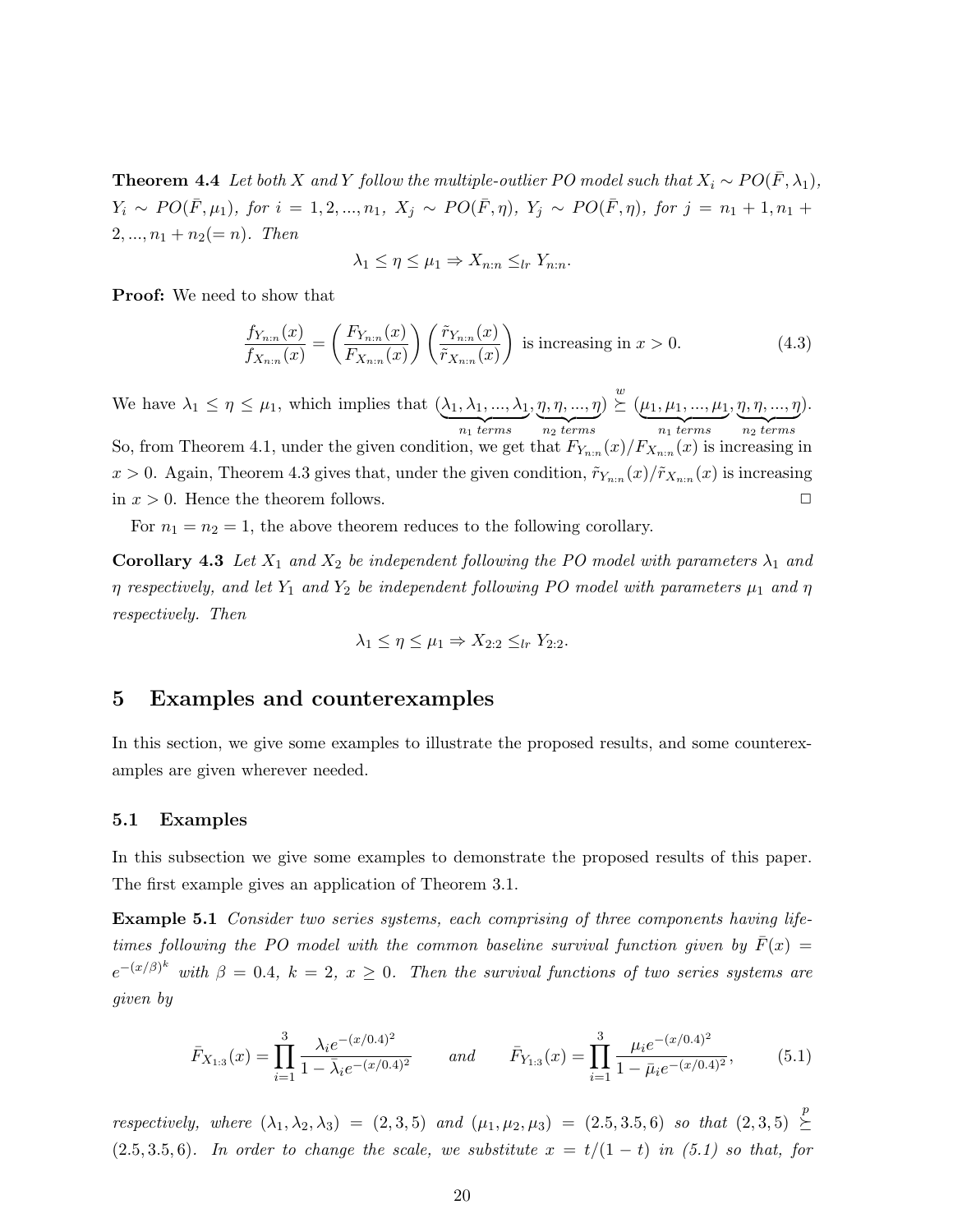

Figure 1: Plot of  $\xi_1(t)$  and  $\xi_2(t)$  against  $t \in [0, 1]$ .

 $x \in [0,\infty)$ , we have  $t \in [0,1)$ , and after this substitution, let us denote the expressions in (5.1) as  $\xi_1(t)$  and  $\xi_2(t)$ , respectively. From Figure 1 we observe that  $\xi_1(t) \leq \xi_2(t)$  for all  $t \in [0,1)$ , which implies that  $\bar{F}_{X_{1:3}}(x) \leq \bar{F}_{Y_{1:3}}(x)$  for all  $x \geq 0$ . Thus  $X_{1:3} \leq_{st} Y_{1:3}$ .

In the following example we illustrate the result given in Theorem 3.2.

Example 5.2 Consider two series systems, each comprising of three components having lifetimes following the PO model with the common baseline survival function given by  $\bar{F}(x) = e^{-2x}$ ,  $x \geq 0$ . Then the survival functions of the two series systems are given by

$$
\bar{F}_{X_{1:3}}(x) = \prod_{i=1}^{3} \frac{\lambda_i e^{-2x}}{1 - \bar{\lambda}_i e^{-2x}}
$$
 and  $\bar{F}_{Y_{1:3}}(x) = \prod_{i=1}^{3} \frac{\mu_i e^{-2x}}{1 - \bar{\mu}_i e^{-2x}}$ 

respectively. Taking  $(\lambda_1, \lambda_2, \lambda_3) = (3, 4.5, 6)$  and  $(\mu_1, \mu_2, \mu_3) = (4, 5, 6)$  we observe that  $(3, 4.5, 6) \stackrel{w}{\succeq}$  $\leq$ (4, 5, 6). Note that

$$
\frac{\bar{F}_{Y_{1:3}}(x)}{\bar{F}_{X_{1:3}}(x)} = \left(\frac{120}{81}\right) \left(\frac{1+5.5e^{-2x} + 7e^{-4x}}{1+7e^{-2x} + 12e^{-4x}}\right),
$$

which is increasing in  $x \geq 0$ , and hence  $X_{1:3} \leq_{hr} Y_{1:3}$ .

In the following example we demonstrate the result given in Theorem 3.3

Example 5.3 Consider two series systems, each comprising of four components having lifetimes following the multiple-outlier PO model with the common baseline survival function given by  $\bar{F}(x) = e^{-\frac{x^2}{2}}$ ,  $x \ge 0$ . Then the hazard rate functions of the two series systems are given by

$$
r_{X_{1:4}}(x) = \frac{2r(x)}{1 - \overline{\lambda}_1 \overline{F}(x)} + \frac{2r(x)}{1 - \overline{\lambda}_2 \overline{F}(x)},
$$
(5.2)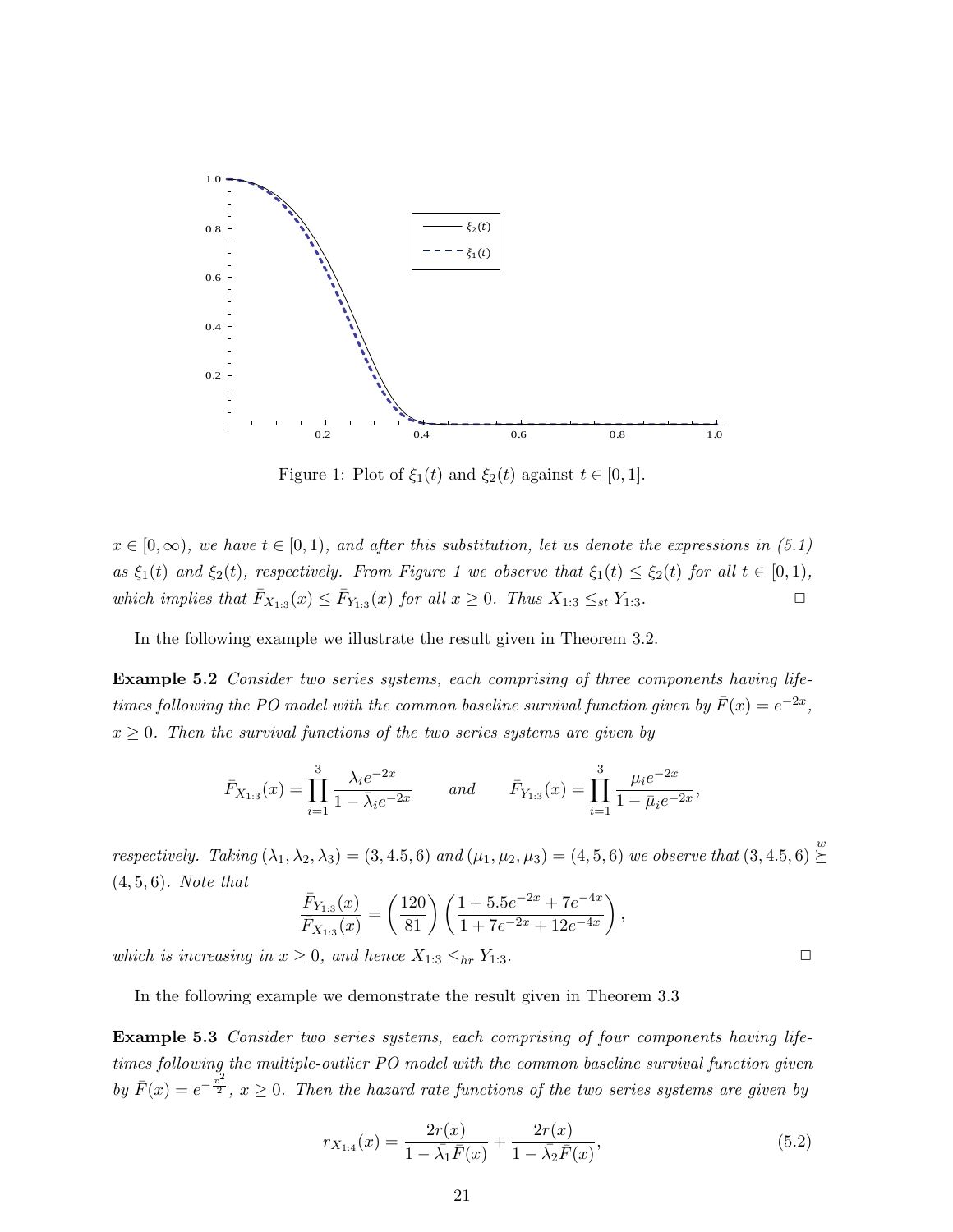

Figure 2: (a) Plot of  $l_1(t)/l_2(t)$  against  $t \in [0,1]$ , (b) Plot of  $\kappa_1(t)/\kappa_2(t)$  against  $t \in [0,1]$ .

and

$$
r_{Y_{1:4}}(x) = \frac{2r(x)}{1 - \bar{\mu}_1 \bar{F}(x)} + \frac{2r(x)}{1 - \bar{\mu}_2 \bar{F}(x)},
$$
\n(5.3)

respectively, where  $r(\cdot)$  is the common hazard rate function of each of the components, and  $\lambda_1 = 2, \lambda_2 = 4.5, \mu_1 = 3, \mu_2 = 3.5, so that (2, 2, 4.5, 4.5) \geq (3, 3, 3.5, 3.5).$  In order to change the scale, we substitute  $x = t/(1-t)$  in (5.2) and (5.3) so that, for  $x \in [0,\infty)$ , we have  $t \in [0,1)$ , and after this substitution, let us denote the expressions in (5.2) and (5.3) as  $l_1(t)$  and  $l_2(t)$ , respectively. From Figure 2(a) we observe that  $l_1(t)/l_2(t)$  is decreasing in  $t \in [0,1)$ , which is equivalent to the fact that  $r_{X_{1:4}}(x)/r_{Y_{1:4}}(x)$  is decreasing in  $x \geq 0$ . Hence  $X_{1:4} \gtrsim_{hr} Y_{1:4}$ .

An application of Theorem 3.5 is given below.

Example 5.4 Consider Example 5.3 with  $\lambda_1 = 3, \lambda_2 = \mu_2 = \eta = 4, \mu_1 = 3.5$ , so that  $(2, 2, 4, 4) \stackrel{w}{\succeq} (3.5, 3.5, 4, 4)$ . After substituting  $x = t/(1-t)$  in (5.2) and (5.3), let us denote the expressions in (5.2) and (5.3) as  $\kappa_1(t)$  and  $\kappa_2(t)$ , respectively. From Figure 2(b) we observe that  $\kappa_1(t)/\kappa_2(t)$  is decreasing in  $t \in [0,1)$ , which implies that  $r_{X_{1:4}}(x)/r_{Y_{1:4}}(x)$  is decreasing in  $x \geq 0$ . Hence  $X_{1:4} \gtrsim_{hr} Y_{1:4}$ .

In the following example we demonstrate the result given in Theorem 3.6.

**Example 5.5** Consider Example 5.3 with  $\lambda_1 = 2, \lambda_2 = 4, \mu_1 = 3, \mu_2 = 3.5$ , so that  $(2, 2, 4, 4) \geq 0$  $\leq$ (3, 3, 3, 5, 3.5) and  $\lambda_1 < \mu_1 < \mu_2 < \lambda_2$ . After substituting  $x = t/(1-t)$  in (5.2) and (5.3), let us denote the expressions in (5.2) and (5.3) as  $\zeta_1(t)$  and  $\zeta_2(t)$ , respectively. From Figure 3 we observe that  $\zeta_1(t)/\zeta_2(t)$  is decreasing in  $t \in [0,1)$ , which is equivalent to the fact that  $r_{X_{1:4}}(x)/r_{Y_{1:4}}(x)$  is decreasing in  $x \geq 0$ . Hence  $X_{1:4} \gtrsim_{hr} Y_{1:4}$ .

Below we give an example to illustrate the result given in Theorem 4.1.

**Example 5.6** Consider two parallel systems, each comprising of three components having lifetimes following the PO model with the common baseline survival function given by  $F(x) =$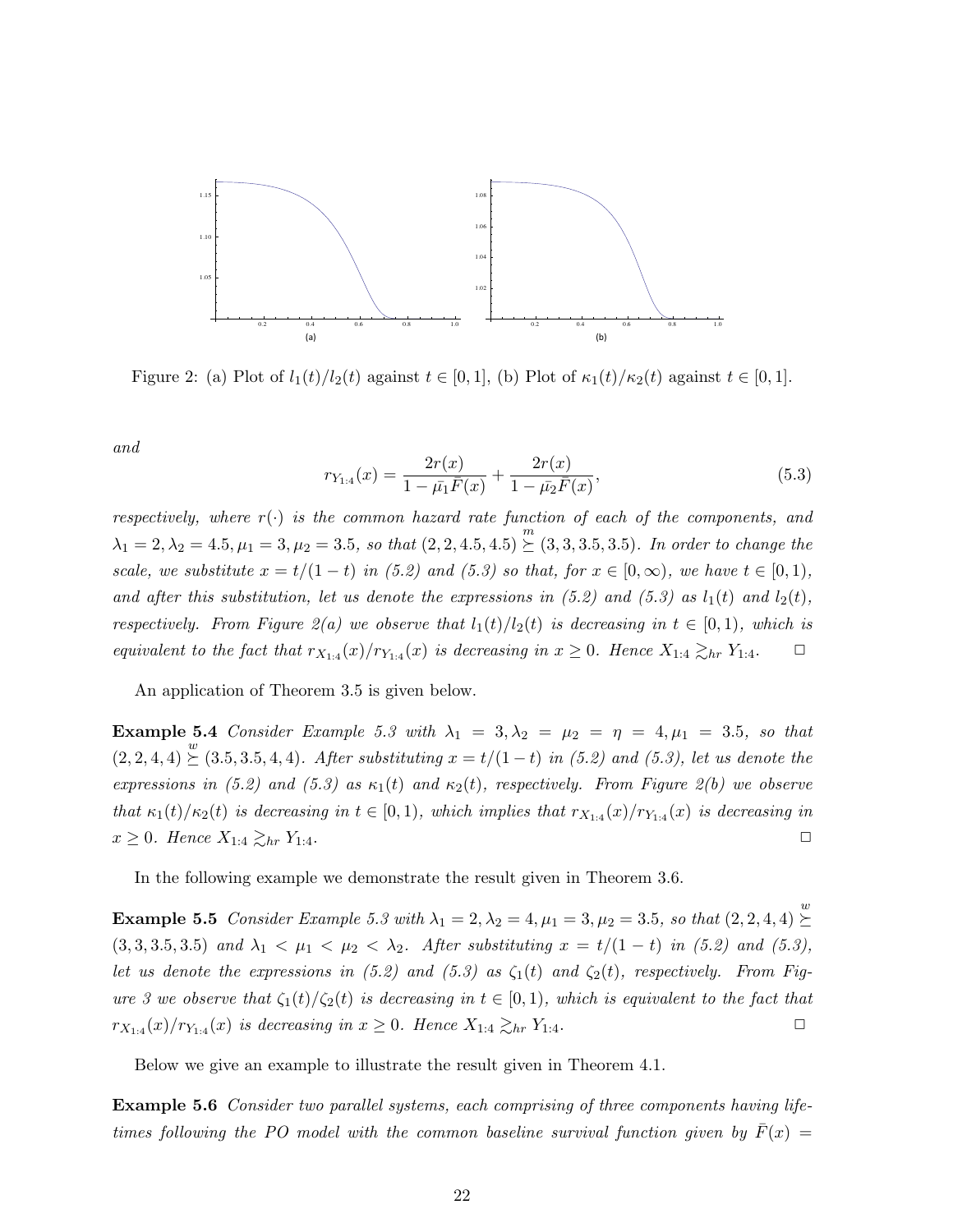

Figure 3: Plot of  $\zeta_1(t)/\zeta_2(t)$  against  $t \in [0,1]$ .

 $e^{-1.5x}$ ,  $x \ge 0$ . Then the reversed hazard rate functions of two parallel systems are given by

$$
\tilde{r}_{X_{3:3}}(x) = \frac{1.5e^{-1.5x}}{1 - e^{-1.5x}} \sum_{i=1}^{3} \frac{\lambda_i}{1 - \bar{\lambda}_i e^{-1.5x}}
$$
\n(5.4)

and

$$
\tilde{r}_{Y_{3:3}}(x) = \frac{1.5e^{-1.5x}}{1 - e^{-1.5x}} \sum_{i=1}^{3} \frac{\mu_i}{1 - \bar{\mu}_i e^{-1.5x}},\tag{5.5}
$$

respectively, where  $(\lambda_1, \lambda_2, \lambda_3) = (0.5, 2.5, 4)$  and  $(\mu_1, \mu_2, \mu_3) = (1, 3, 5)$  so that  $(0.5, 2.5, 4) \geq$  $\succeq$ (1,3,5). In order to change the scale, we substitute  $x = t/(1-t)$  in (5.4) and (5.5) so that, for  $x \in [0,\infty)$ , we have  $t \in [0,1)$ , and after this substitution, let us denote the expressions in (5.4) and (5.5) as  $\gamma_1(t)$  and  $\gamma_2(t)$ , respectively. From Figure 4 we observe that  $\gamma_1(t) \leq \gamma_2(t)$ ,  $t \in [0,1)$ , which implies that  $\tilde{r}_{X_{3:3}}(x) \leq \tilde{r}_{Y_{3:3}}(x)$  for all  $x \geq 0$ . Hence  $X_{3:3} \leq_{rhr} Y_{3:3}$ .

The following example demonstrates the results given in Theorems 4.3 and 4.4.

Example 5.7 Consider two parallel systems, each comprising of four components having lifetimes following the multiple-outlier PO model with the common baseline survival function given by  $\bar{F}(x) = e^{-2x}$ ,  $x \ge 0$ . Then the ratio of the reversed hazard rate functions of two parallel systems is given by

$$
\frac{\tilde{r}_{Y_{4:4}}(x)}{\tilde{r}_{X_{4:4}}(x)} = \frac{\frac{2\mu_1}{1 - \bar{\mu_1}e^{-2x}} + \frac{2\eta}{1 - \bar{\eta_1}e^{-2x}}}{\frac{2\lambda_1}{1 - \lambda_1e^{-2x}} + \frac{2\eta}{1 - \bar{\eta_1}e^{-2x}}},\tag{5.6}
$$

where  $\lambda_1 = 2, \eta = 3, \mu_1 = 4$ , so that  $\lambda_1 < \eta < \mu_1$ . Note that  $\tilde{r}_{Y_{4:4}}(x)/\tilde{r}_{X_{4:4}}(x)$  is increasing in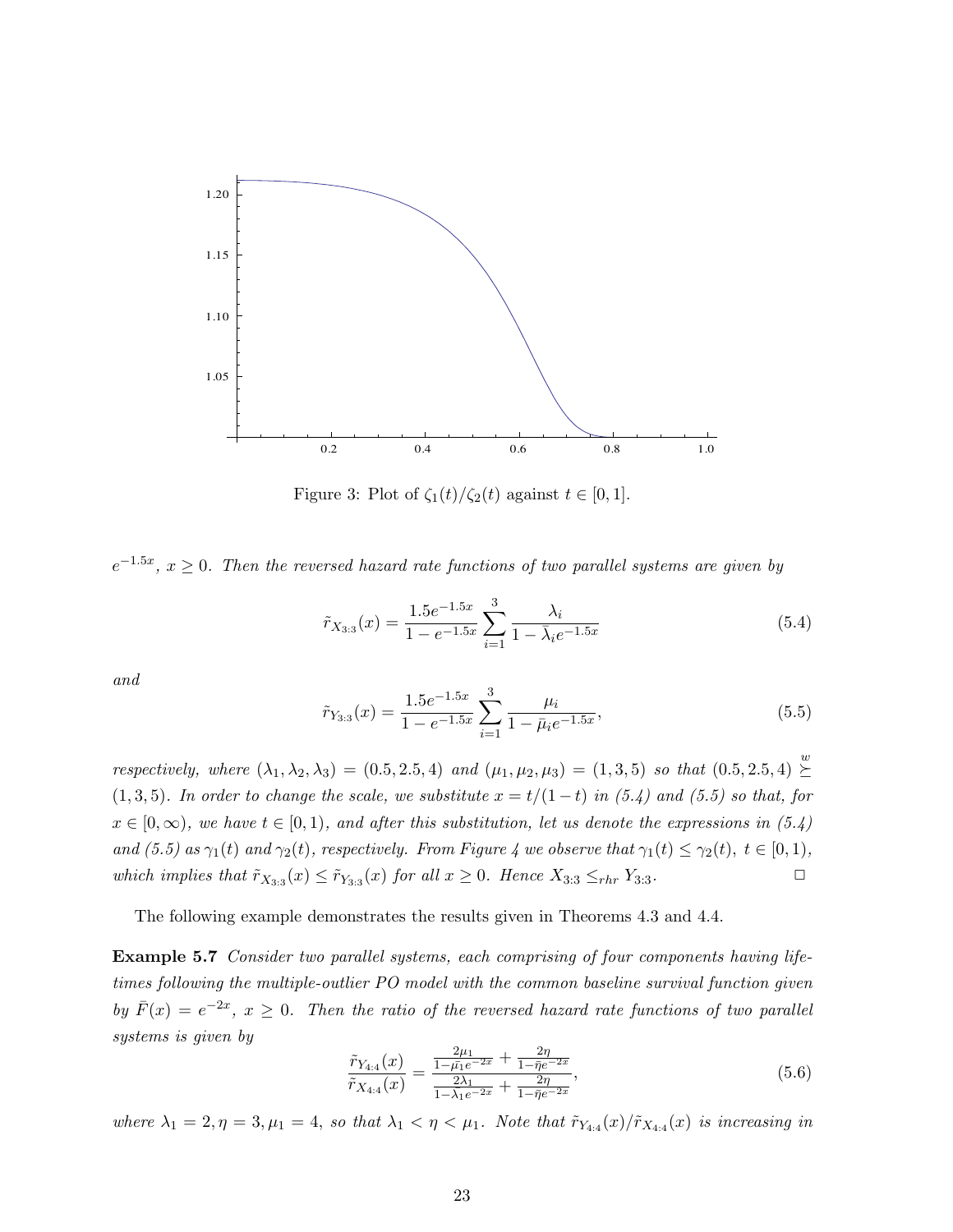

Figure 4: Plot of  $\gamma_1(t)$  and  $\gamma_2(t)$  against  $t \in [0,1]$ .

 $x \geq 0$ . Hence  $X_{4:4} \lesssim_{rhr} Y_{4:4}$ . Again, we have

$$
\frac{f_{Y_{4:4}}(x)}{f_{X_{4:4}}(x)} = \left(\frac{F_{Y_{4:4}}(x)}{F_{X_{4:4}}(x)}\right) \left(\frac{\tilde{r}_{Y_{4:4}}(x)}{\tilde{r}_{X_{4:4}}(x)}\right).
$$

It can be verified that  $F_{Y_{4:4}}(x)/F_{X_{4:4}}(x) = (1+e^{-2x})^2/(1+3e^{-2x})^2$  is increasing in  $x \ge 0$ , which implies that  $f_{Y_{4:4}}(x)/f_{X_{4:4}}(x)$  is increasing in  $x \geq 0$ . Hence  $X_{4:4} \leq_{lr} Y_{4:4}$ .

#### 5.2 Counterexamples

A list of counterexamples are discussed in this subsection. The following counterexample shows that the p-larger order in Theorem 3.1 cannot be replaced by reciprocal majorization order.

Counterexample 5.1 Let  $X = (X_1, X_2, X_3)$  and  $Y = (Y_1, Y_2, Y_3)$  with  $X_i \sim PO(\overline{F}, \lambda_i)$  and  $Y_i \sim PO(\bar{F}, \mu_i), i = 1, 2, 3$ , where the baseline survival function  $\bar{F}$  is given by  $\bar{F}(x) = e^{-2x}$ ,  $x >$ 0. Take  $(\lambda_1, \lambda_2, \lambda_3) = (2.2, 3, 5)$  and  $(\mu_1, \mu_2, \mu_3) = (2.8, 3.2, 3.3)$  so that  $(\lambda_1, \lambda_2, \lambda_3) \stackrel{rm}{\succeq} (\mu_1, \mu_2, \mu_3)$ but  $(\lambda_1, \lambda_2, \lambda_3) \not\leq (\mu_1, \mu_2, \mu_3)$ . It is observed that, for  $x = 0.2$ ,  $\bar{F}_{X_{1:3}}(x) = 0.63929$  and  $\bar{F}_{Y_{1:3}}(x) = 0.641646$ . Again, for  $x = 0.8$ ,  $\bar{F}_{X_{1:3}}(x) = 0.0861549$  and  $\bar{F}_{Y_{1:3}}(x) = 0.084394$ . So  $X_{1:3} \nleq_{st} Y_{1:3}$ .  $_{st}$  Y<sub>1:3</sub>.

Below we show that weak majorization order in Theorem 3.2 cannot be replaced by p-larger order.

Counterexample 5.2 Let  $X = (X_1, X_2, X_3)$  and  $Y = (Y_1, Y_2, Y_3)$  with  $X_i \sim PO(\overline{F}, \lambda_i)$ and  $Y_i \sim PO(\bar{F}, \mu_i), i = 1, 2, 3$ , where the baseline survival function  $\bar{F}$  is given by  $\bar{F}(x) =$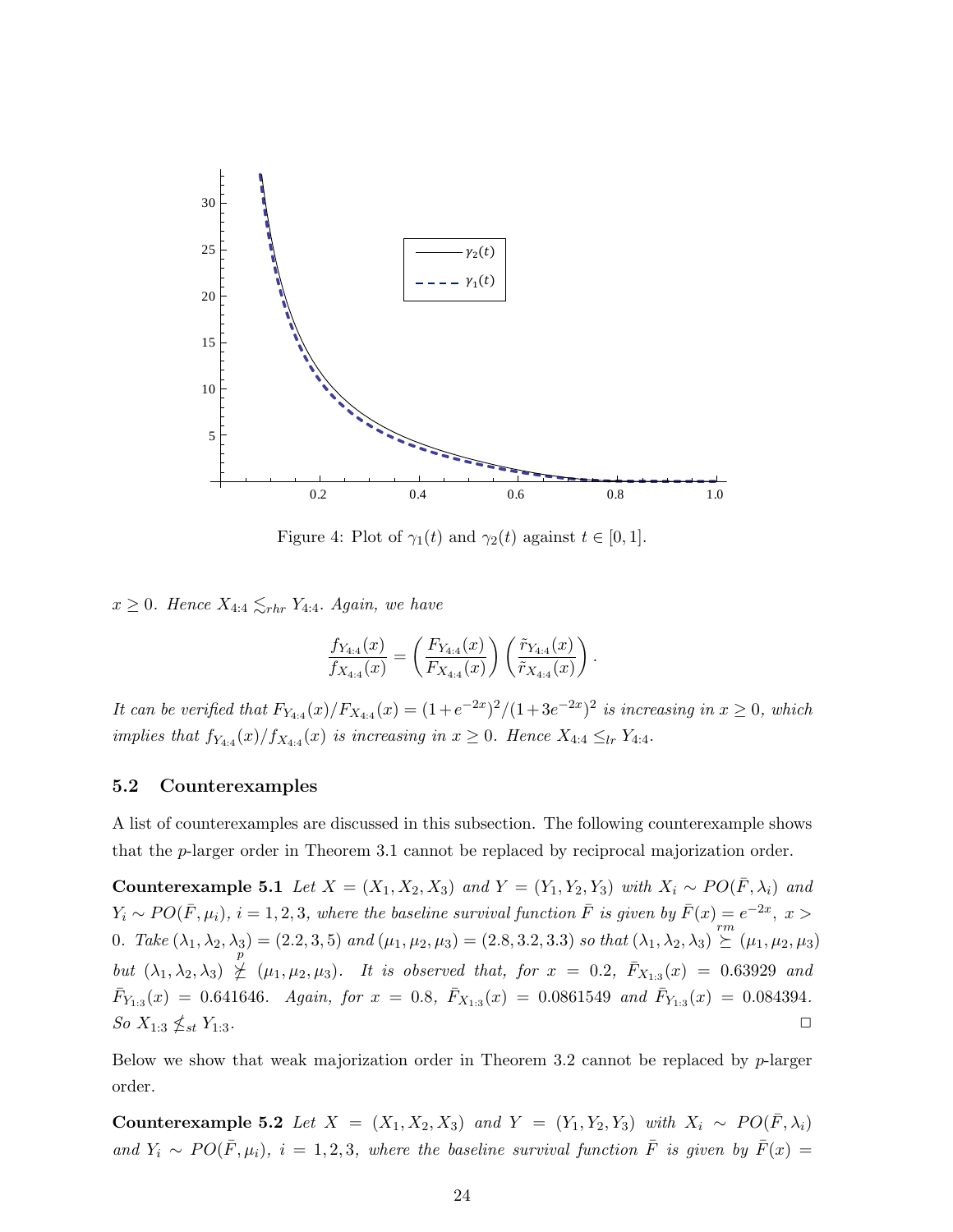$e^{-1.2x}, x > 0$ . Take  $(\lambda_1, \lambda_2, \lambda_3) = (2, 3, 5)$  and  $(\mu_1, \mu_2, \mu_3) = (2.8, 3.2, 3.4)$  so that  $(\lambda_1, \lambda_2, \lambda_3) \geq$  $\lambda_3$  = (2, 3, 5) and ( $\mu_1, \mu_2, \mu_3$ ) = (2.8, 3.2, 3.4) so that ( $\lambda_1, \lambda_2, \lambda_3$ )  $\succeq$  $(\mu_1, \mu_2, \mu_3)$  but  $(\lambda_1, \lambda_2, \lambda_3) \not\succeq (\mu_1, \mu_2, \mu_3)$ . It is observed that, for  $x = 0.2$ ,  $r_{X_{1:3}}(x) = 1.4273$ and  $r_{Y_{1:3}}(x) = 1.3516$ , and, for  $x = 1.8$ ,  $r_{X_{1:3}}(x) = 2.8722$  and  $r_{Y_{1:3}}(x) = 2.8907$ . Thus, we have  $X_{1:3} \nleq_{hr} Y_{1:3}$ .  $\ln Y_{1:3}$ .

In Theorem 3.3, we have seen that, in the case of multiple-outlier model, out of two series systems formed from heterogeneous components, one may dominate the other in relative ageing in terms of hazard rate, provided the two sets of the parameters of the model have majorization order between them. However, this kind of result may not hold for parallel systems as we see in the following counterexample.

**Counterexample 5.3** Let  $X = (X_1, X_2, ..., X_6)$  and  $Y = (Y_1, Y_2, ..., Y_6)$ , each follows the multiple-outlier PO model such that  $X_i \sim PO(\bar{F}, 2)$ ,  $Y_i \sim PO(\bar{F}, 3)$ , for  $i = 1, 2, X_j \sim$  $PO(\bar{F},6)$ ,  $Y_j \sim PO(\bar{F},5.5)$ , for  $j=3,4,5,6$ , where the baseline survival function is given by  $\overline{F}(x) = e^{-2x}, x > 0.$  Clearly,  $(2, 2, 6, 6, 6, 6) \geq (3, 3, 5.5, 5.5, 5.5, 5.5).$  However, it is observed from Figure 5(a) that  $\tilde{r}_{Y_{6:6}}(x)/\tilde{r}_{X_{6:6}}(x)$  is non-monotone.

That weak supermajorization order in Theorem 4.1 cannot be replaced by  $p$ -larger order is shown in the following counterexample.

Counterexample 5.4 Let  $X = (X_1, X_2, X_3)$  and  $Y = (Y_1, Y_2, Y_3)$  with  $X_i \sim PO(\overline{F}, \lambda_i)$  and  $Y_i \sim PO(\bar{F}, \mu_i), i = 1, 2, 3$ , where the baseline survival function is given by  $\bar{F}(x) = e^{-1.8x}$ ,  $x >$ 0. Take  $(\lambda_1, \lambda_2, \lambda_3) = (2, 3, 5)$  and  $(\mu_1, \mu_2, \mu_3) = (2.6, 3.2, 3.7)$  so that  $(\lambda_1, \lambda_2, \lambda_3) \succeq (\mu_1, \mu_2, \mu_3)$ but  $(\lambda_1, \lambda_2, \lambda_3) \nsubseteq (\mu_1, \mu_2, \mu_3)$ . It is observed that, for  $x = 1.5$ ,  $\bar{F}_{X_{3:3}}(x) = 0.471629$  and  $\bar{F}_{Y_{3:3}}(x) = 0.459619$  so that  $X_{3:3} \nleq_{st} Y_{3:3}$ . Now, take  $(\lambda_1, \lambda_2, \lambda_3) = (2.5, 3, 5)$  and  $(\mu_1, \mu_2, \mu_3) =$  $(3, 3.8, 4.4)$  which give  $(\lambda_1, \lambda_2, \lambda_3) \succeq (\mu_1, \mu_2, \mu_3)$ . It is observed that, for  $x = 1.2$ ,  $\bar{F}_{X_{3:3}}(x) =$ 0.67176 and  $\bar{F}_{Y_{3:3}}(x) = 0.69449$  so that  $X_{3:3} \ngeq_{st} Y_{3:3}$ .



Figure 5: (a) Curve of  $\tilde{r}_{Y_{6.6}}(x)/\tilde{r}_{X_{6.6}}(x)$  (b) Curve of  $f_{Y_{6.6}}(x)/f_{X_{6.6}}(x)$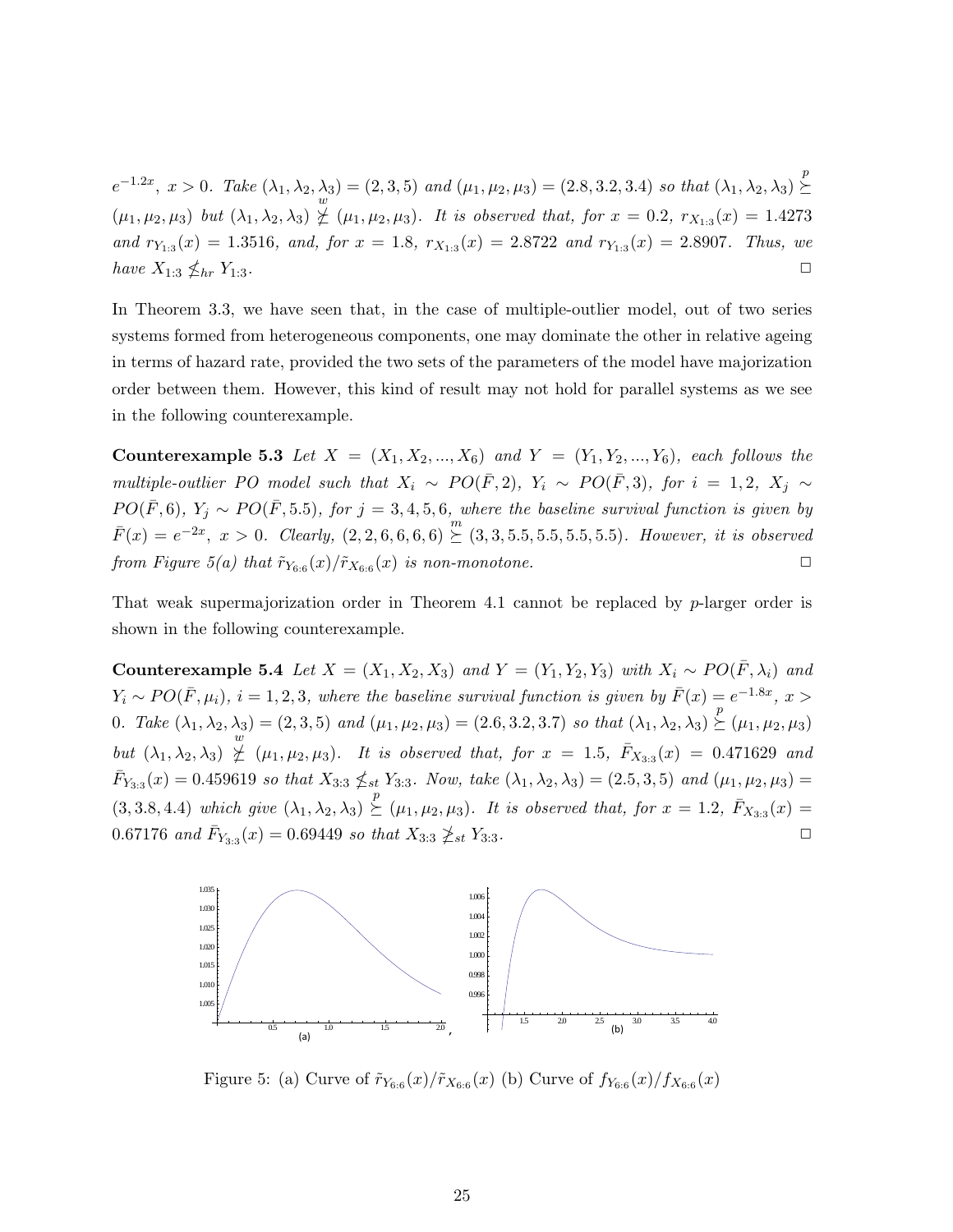**Counterexample 5.5** Let  $X = (X_1, X_2, X_3, X_4)$  and  $Y = (Y_1, Y_2, Y_3, Y_4)$ , each follows the multiple-outlier PO model such that  $X_i \sim PO(\bar{F}, \lambda_i)$ ,  $i = 1, 2, 3, 4$  and  $Y_i \sim PO(\bar{F}, \lambda)$ ,  $i =$ 1, 2, 3, 4, where the baseline survival function is given by  $\bar{F}(x) = e^{-(x/\beta)^k}$ ,  $\beta, k > 0$ ,  $x > 0$ . It is observed from Figure 6(a) that, for  $\lambda_1 = 2$ ,  $\lambda_2 = 3$ ,  $\lambda_3 = 4$ ,  $\lambda_4 = 5$ ,  $\lambda = 3.6$ ,  $\beta = 0.8$ , and  $k = 2, \ \tilde{r}_{Y_{4:4}}(x)/\tilde{r}_{X_{4:4}}(x)$  is non-monotone. Again, for  $\lambda_1 = 2, \ \lambda_2 = 3, \ \lambda_3 = 4, \ \lambda_4 = 5, \ \lambda = 3.4,$  $\beta = 3$  and  $k = 2$ ,  $\tilde{r}_{Y_{4:4}}(x)/\tilde{r}_{X_{4:4}}(x)$  is also non-monotone as can be seen from Figure 6(b).  $\Box$ 



Figure 6: (a) Curve of  $\tilde{r}_{Y_{4:4}}(x)/\tilde{r}_{X_{4:4}}(x)$  for  $(\lambda_1, \lambda_2, \lambda_3, \lambda_4, \lambda, \beta, k) = (2, 3, 4, 5, 3.6, 0.8, 2)$ , and (b) Curve of  $\tilde{r}_{Y_{4:4}}(x)/\tilde{r}_{X_{4:4}}(x)$  for  $(\lambda_1, \lambda_2, \lambda_3, \lambda_4, \lambda, \beta, k) = (2, 3, 4, 5, 3.4, 3, 2)$ 

That the condition  $\lambda_1 \leq \eta \leq \mu_1$  in Theorem 4.3 cannot be dropped is shown below.

**Counterexample 5.6** Let  $X_1$  and  $X_2$  follow the PO model with parameters  $\lambda_1$  and  $\eta$  respectively, and let  $Y_1$  and  $Y_2$  follow the PO model with parameters  $\mu_1$  and  $\eta$  respectively, where the baseline distribution is exponential with parameter  $\lambda = 2$ . Now, for  $\lambda_1 = 0.2$ ,  $\mu_1 = 0.4$  and  $\eta = 0.9$ ,  $\tilde{r}_{Y_{2:2}}(x)/\tilde{r}_{X_{2:2}}(x)$  is non-monotone, as we see from Figure 7.

# 6 Conclusion

In this paper, we have studied stochastic comparison of series and parallel systems formed from independent heterogeneous components having lifetimes following the PO model. Most of the results are obtained using different concepts of majorization. We have also compared a system formed of heterogeneous components with another system of homogeneous components. We have derived conditions under which two series systems with heterogeneous components are ordered with respect to different stochastic orders; in the case of multiple-outlier model, they are compared with respect to likelihood ratio order and relative ageing in terms of hazard rate. We have also derived conditions under which a series system with heterogeneous components and that with homogeneous components are ordered with respect to the above mentioned stochastic orderings. In the case of parallel system, we have obtained conditions under which two parallel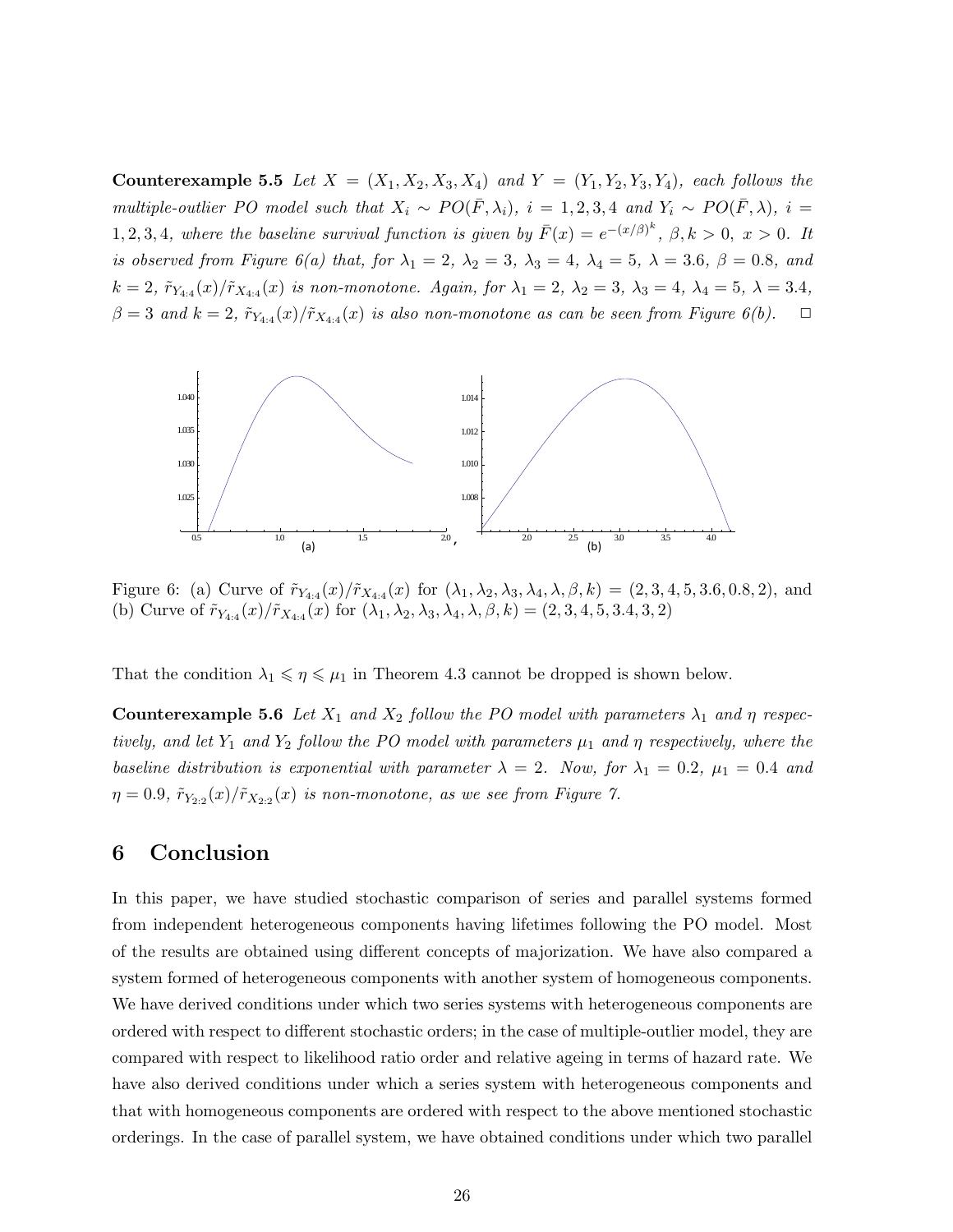

Figure 7: Curve of  $\tilde{r}_{Y_{2:2}}(x)/\tilde{r}_{X_{2:2}}(x)$ 

systems with heterogeneous components are ordered with respect to the usual stochastic order and reversed hazard rate order. The comparison is also made in the case of a parallel system with heterogeneous components and that with homogeneous components. However, unlike series system, with suitable counterexamples, we have shown that, even in the case of multipleoutlier model, under majorization order, two parallel systems with heterogeneous components may not be comparable with respect to likelihood ratio order and relative ageing in terms of reversed hazard rate, although, under more restricted conditions, we are able to compare the parallel systems with respect to those stochastic orderings.

Similar kinds of results can be studied for a  $k$ -out-of-n system or equivalently, for rth largest order statistic (see the explanation given in the introduction in this regard). It can be noted that the expressions for different reliability functions  $viz$ , survival function, hazard rate function, reversed hazard rate function etc. corresponding to an order statistic coming from different heterogeneous populations are not very explicit in nature and hence similar treatment as above cannot be used to handle these problems. We are planning to study different ordering results for the k-out-of-n system of heterogeneous populations under multiple-outlier models, and then extend these results to the general model.

# Acknowledgements:

The authors are thankful to the Editor-in-Chief, the Associate Editor and the anonymous Reviewers for valuable suggestions which lead to an improved version of the manuscript.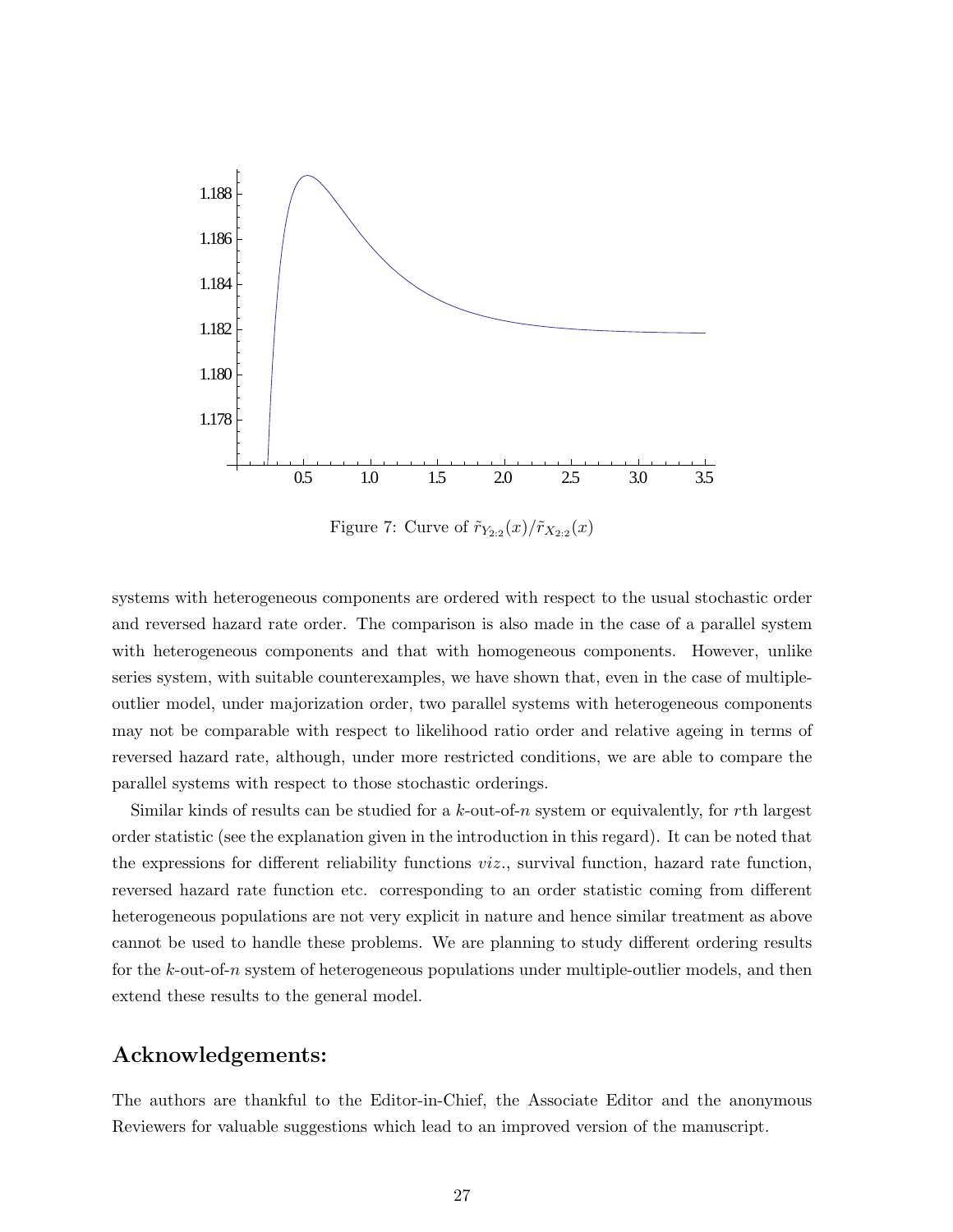# References

- Balakrishnan, N., Zhao, P. (2013). Hazard rate comparison of parallel systems with heterogeneous gamma components, Journal of Multivariate Analysis 113, 153-160.
- Bennett, S. (1983). Analysis of survival data by the proportional odds model, Statistics in Medicine 2, 273-277.
- Bon, J.L., Pǎltǎnea, E. (1999). Ordering properties of convolutions of exponential random variables, Lifetime Data Analysis 5, 185-192.
- Bon, J.L., Păltănea, E. (2006). Comparisons of order statistics in a random sequence to the same statistics with i.i.d. variables, ESAIM: Probability and Statistics 10, 1-10.
- Collett, D. (2015). Modelling survival data in medical research, 2nd edition, Chapman and Hall/CRC, Boca Raton.
- Cordeiro, G.M., Lemonte, A.J., Ortega, E.M.M. (2014). The Marshall-Olkin family of distributions: mathematical properties and new models, Journal of Statistical Theory and Practice 8(2), 343-366.
- Dinse, G.E., Lagakos, S.W. (1983). Regression analysis of tumour prevalence data, Applied Statistics 32(3), 236-248.
- Dykstra, R., Kochar, S.C., Rojo, J. (1997). Stochastic comparisons of parallel systems of heterogeneous exponential components, Journal of Statistical Planning and Inference 65, 203-211.
- Fang, L., Balakrishnan N. (2016). Ordering results for the smallest and largest order statistics from independent heterogeneous exponential-Weibull random variables, Statistics 50, 1195- 1205.
- Fang, L., Zhang, X. (2012). New results on stochastic comparison of order statistics from heterogeneous Weibull populations, Journal of Korean Statistical Society 41, 13-16.
- Fang, L., Zhang, X. (2015). Stochastic comparison of parallel system with exponentiated Weibull components, Statistics & Probability Letters 97, 25-31.
- Gupta, N., Patra, L.K., Kumar, S. (2015). Stochastic comparisons in systems with Frèchet distributed components, Operations Research Letters 43, 612-615.
- Hazra, N.K., Kuiti, M.R., Finkelstein, M., Nanda, A.K. (2017). On stochastic comparisons of maximum order statistics from the Location-Scale family of distributions, Journal of Multivariate Analysis 160, 31-41.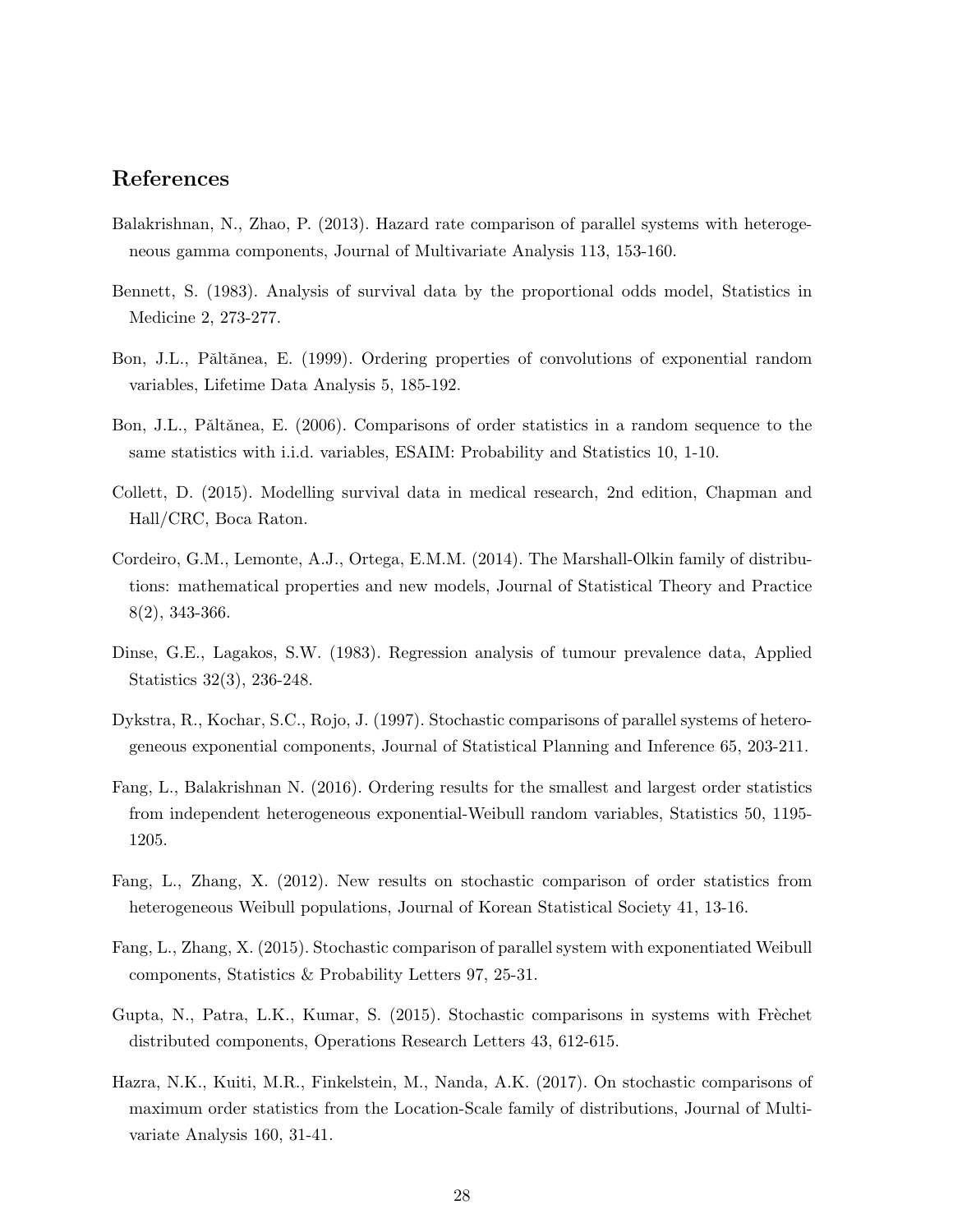- Hazra, N.K., Kuiti, M.R., Finkelstein, M., Nanda, A.K. (2018). On stochastic comparisons of minimum order statistics from the Location-Scale family of distributions, Metrika 81, 105-123.
- Kayal, S. (2019). Stochastic comparisons of series and parallel systems with Kumaraswamy-G distributed components, American Journal of Mathematical and Management Sciences, 38(1), 1-22.
- Khaledi, B., Kochar, S.C. (2000). Some new results on stochastic comparisons of parallel systems, Journal of Applied Probability 37, 283-291.
- Khaledi, B., Kochar, S.C. (2002). Dispersive ordering among linear combinations of uniform random variables, Journal of Statistical Planning and Inference 100, 13-21.
- Khaledi, B., Farsinezhad, S., Kochar, S.C. (2011). Stochastic comparisons of order statistics in the scale models, Journal of Statistical Planning and Inference 141, 276-286.
- Kirmani, S.N.U.A., Gupta, R.C. (2001). On the proportional odds model in survival analysis, Annals of the Institute of Statistical Mathematics 53(2), 203-216.
- Kochar, S.C., Xu, M. (2007a). Stochastic comparisons of parallel systems when components have proportional hazard rates, Probability in the Engineering and Informational Sciences 21, 597-609.
- Kochar, S.C., Xu, M. (2007b). Some recent results on stochastic comparisons and dependence among order statistics in the case of PHR model, Journal of Iranian Statistical Society 6, 125-140.
- Kundu, A., Chowdhury, S., Nanda, A.K., Hazra, N.K. (2016). Some results on majorization and their applications, Journal of Computational and Applied Mathematics 301, 161-177.
- Li, C., Li, X. (2016). Relative ageing of series and parallel systems with statistically independent and heterogeneous component lifetimes, IEEE Transactions on Reliability 65(2), 1014-1021.
- Marshall, A.W., Olkin, I. (1997). A new method of adding a parameter to a family of distributions with applications to the exponential and Weibull families, Biometrika 84, 641-652.
- Marshall, A.W., Olkin, I. (2007). Life Distributions, Springer, New York.
- Marshall, A.W., Olkin, I., Arnold, B.C. (2011). Inequalities: Theory of Majorization and Its Applications, Springer, New York.
- Misra, N., Misra, A.K. (2013). On comparison of reversed hazard rates of two parallel systems comprising of independent gamma components, Statistics & Probabability Letters 83, 1567- 1570.